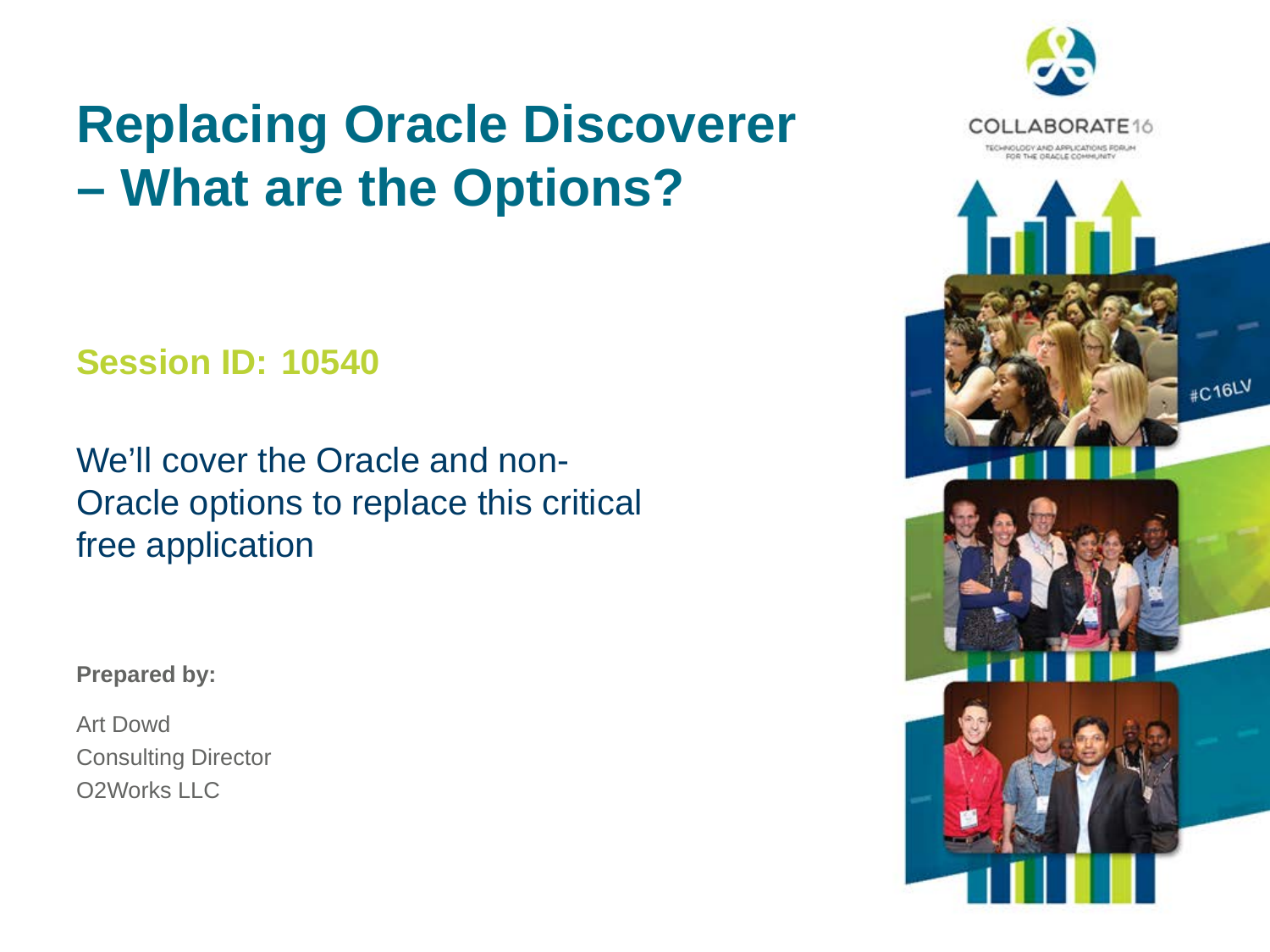### **Introduction**



- Art Dowd, Consulting Director, O2Works
	- Former VP of IT for Hospitality Company
	- Extensive business background prior to moving to the IT side of the house
	- Implemented / Upgraded Oracle eBus Suite
	- 17 years with Oracle Applications
	- Experience with Oracle Consulting and two well regarded Oracle Applications consulting firms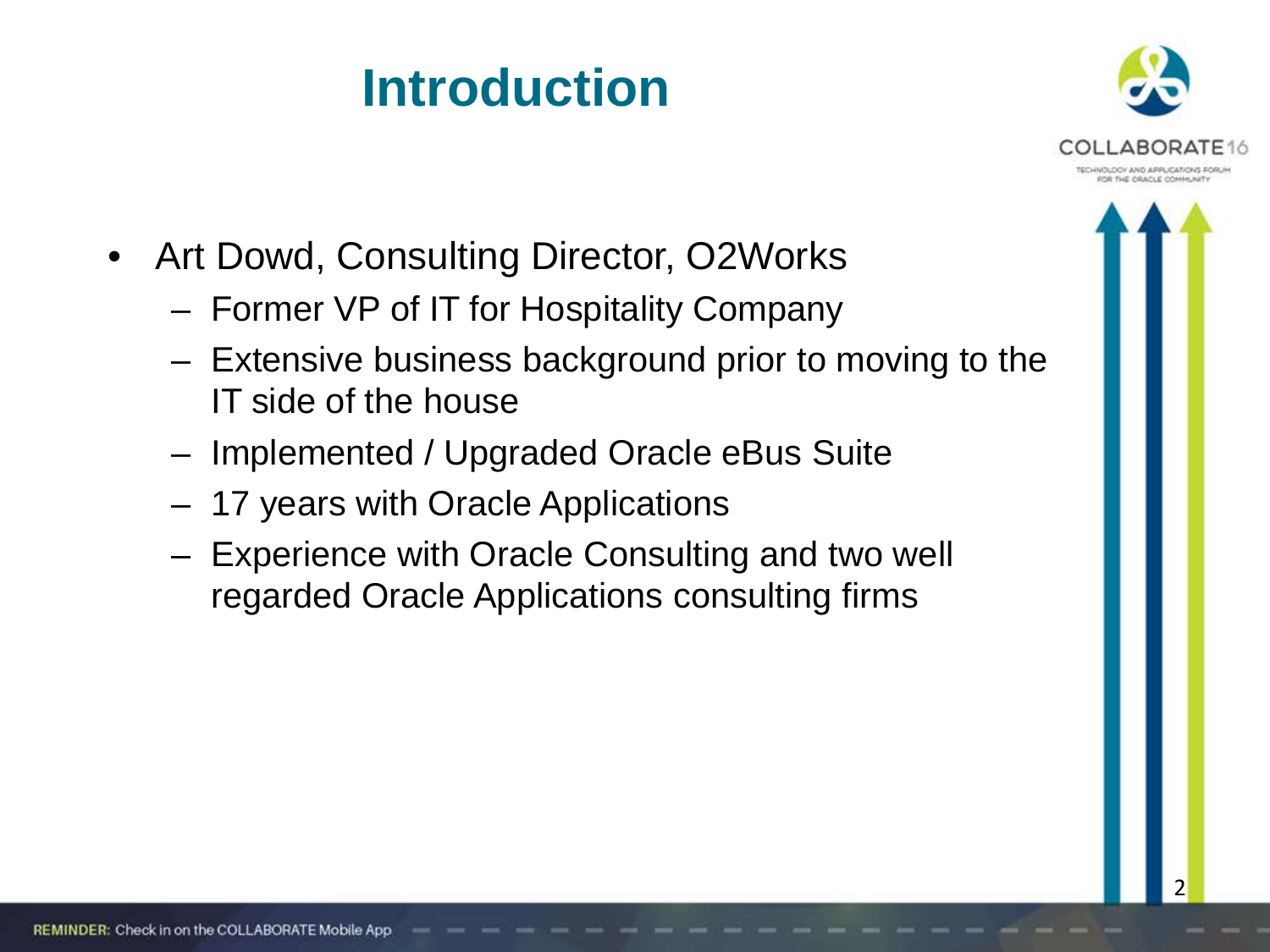### **Overview / Agenda**



- What is Discoverer
- What's the deal on Discoverer
- Discoverer support dates documentation
- Replacement options
	- 1. Pros and cons of staying on 11g Discoverer
	- 2. Pros and cons of "migrating" to OBIEE
	- 3. Convert from Discoverer to APEX
	- 4. Oracle BI Cloud
	- 5. Evaluating 3rd party options
- Questions and Answers

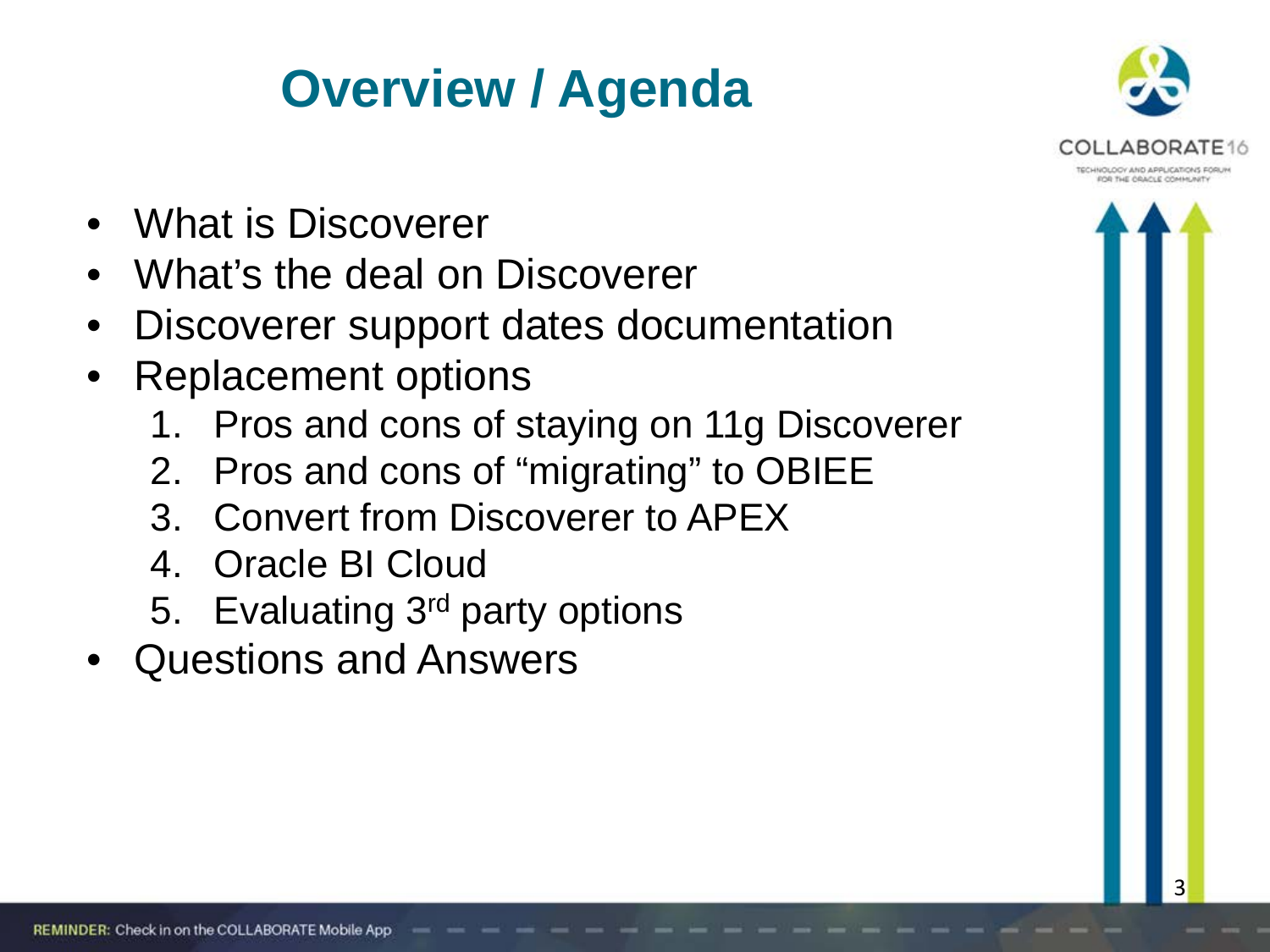### **What is Discoverer**

• The Problem

• Support dates

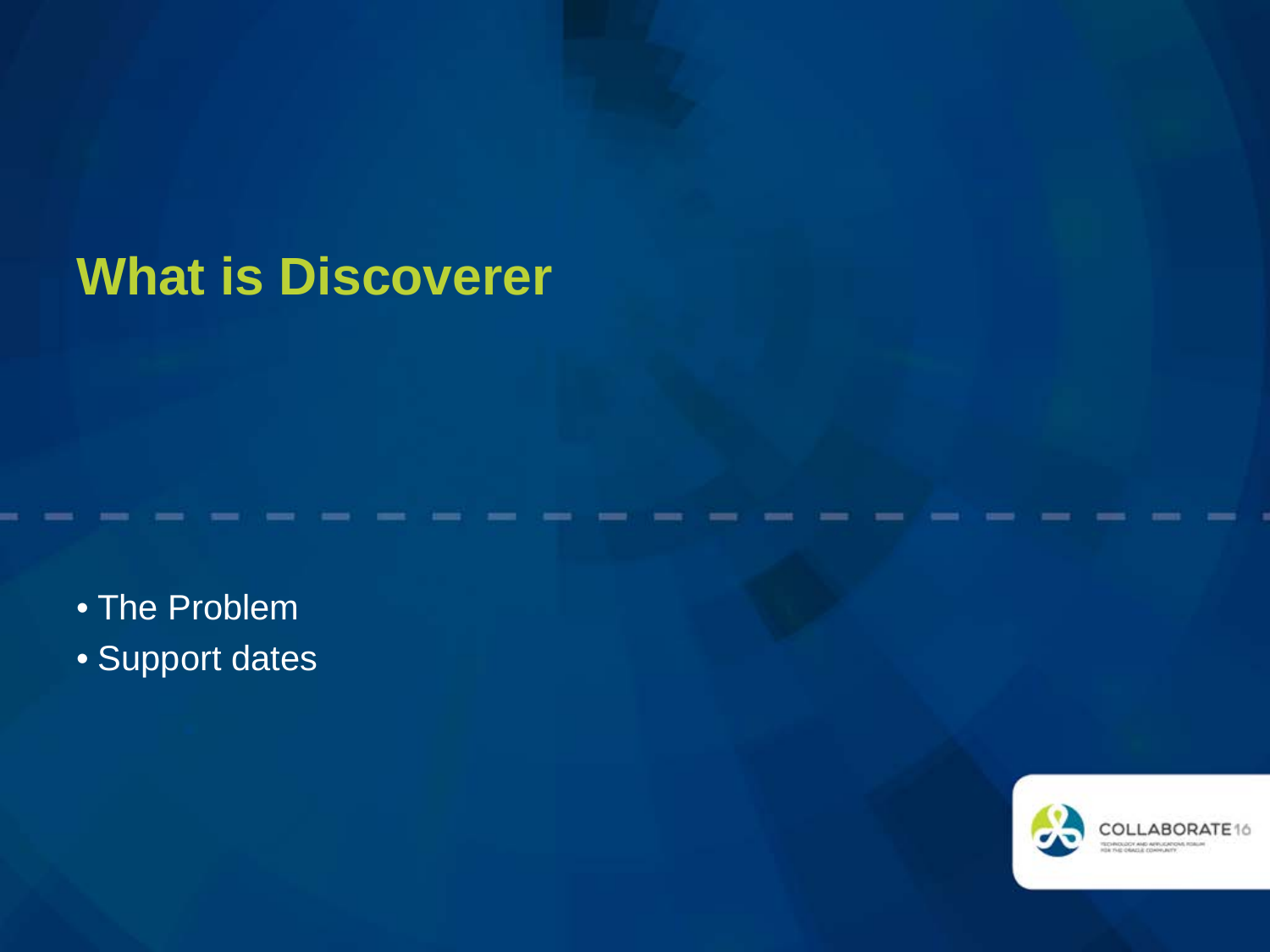### **What is Oracle Discover**



- A **free** ad-hoc query and analysis reporting tool that provides end users with easy access to relational and multi-dimensional data.
- Allows direct access to transactional data residing in the EBS database…. Real time data.
- It is heavily used for transactional queries and enables users to capture a business view of data while hiding the complexity of the underlying data structures.
- It has a **HUGE** install base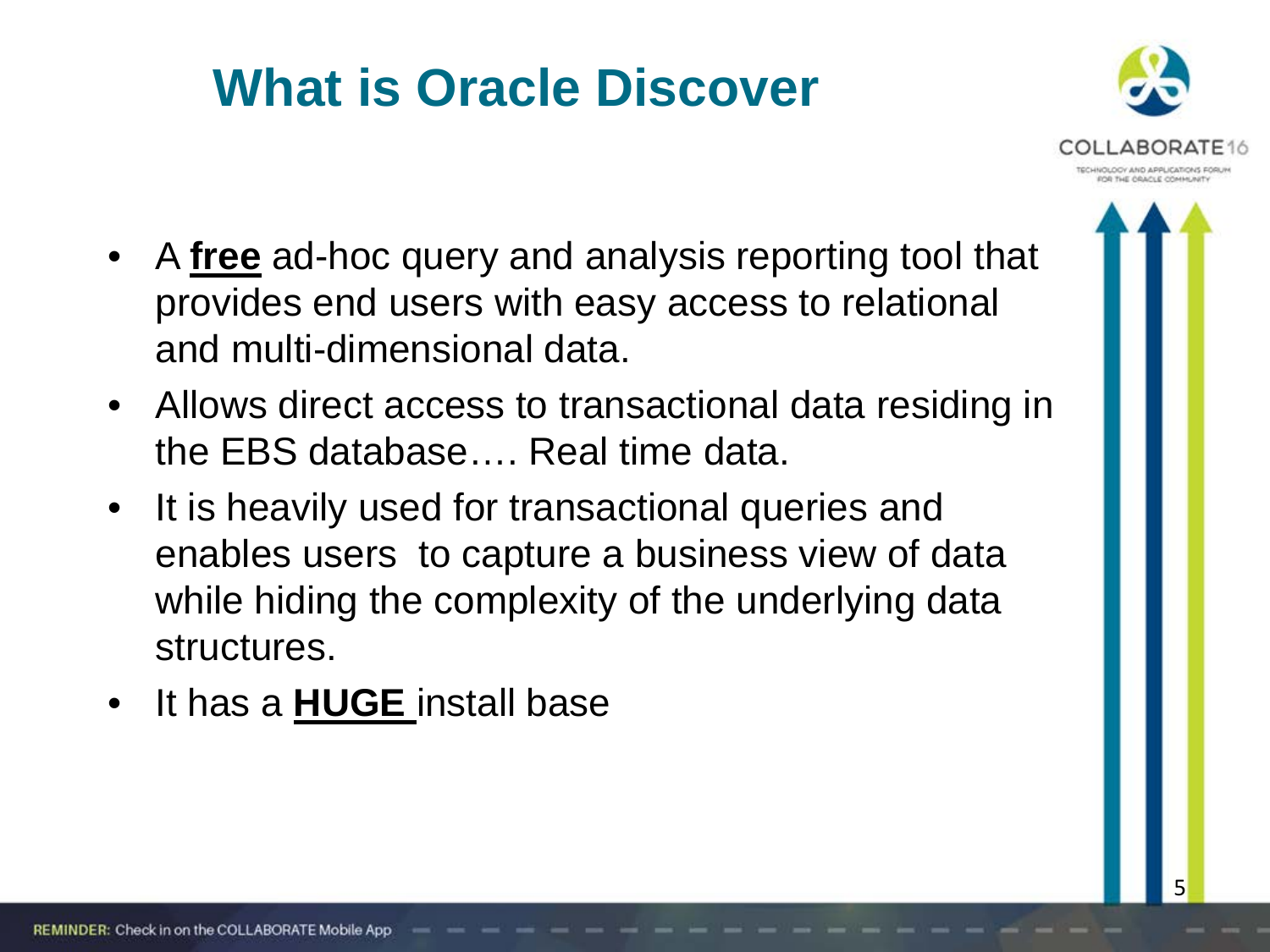### **What is the problem?**



- Oracle is "sun-setting" Discoverer and "transitioning" to the Oracle Business Intelligence Foundation Suite.
- The March, 2014 *Oracle Business Intelligence Discoverer Statement of Direction* document provides details behind the move. It can be found

at: http://www.oracle.com/technetwork/developertools/discoverer/overview/discoverer-sod-jan2009-132849.pdf

- Discoverer will no longer be offered after version **Discoverer 11gR1**. (11.1.1.7 is the terminal release).
- Support information for Discoverer is found in the Middleware Lifetime Support document (p. 8)

[http://www.oracle.com/us/support/library/lifetime-support-middleware-](http://www.oracle.com/us/support/library/lifetime-support-middleware-069163.pdf)[069163.pdf](http://www.oracle.com/us/support/library/lifetime-support-middleware-069163.pdf)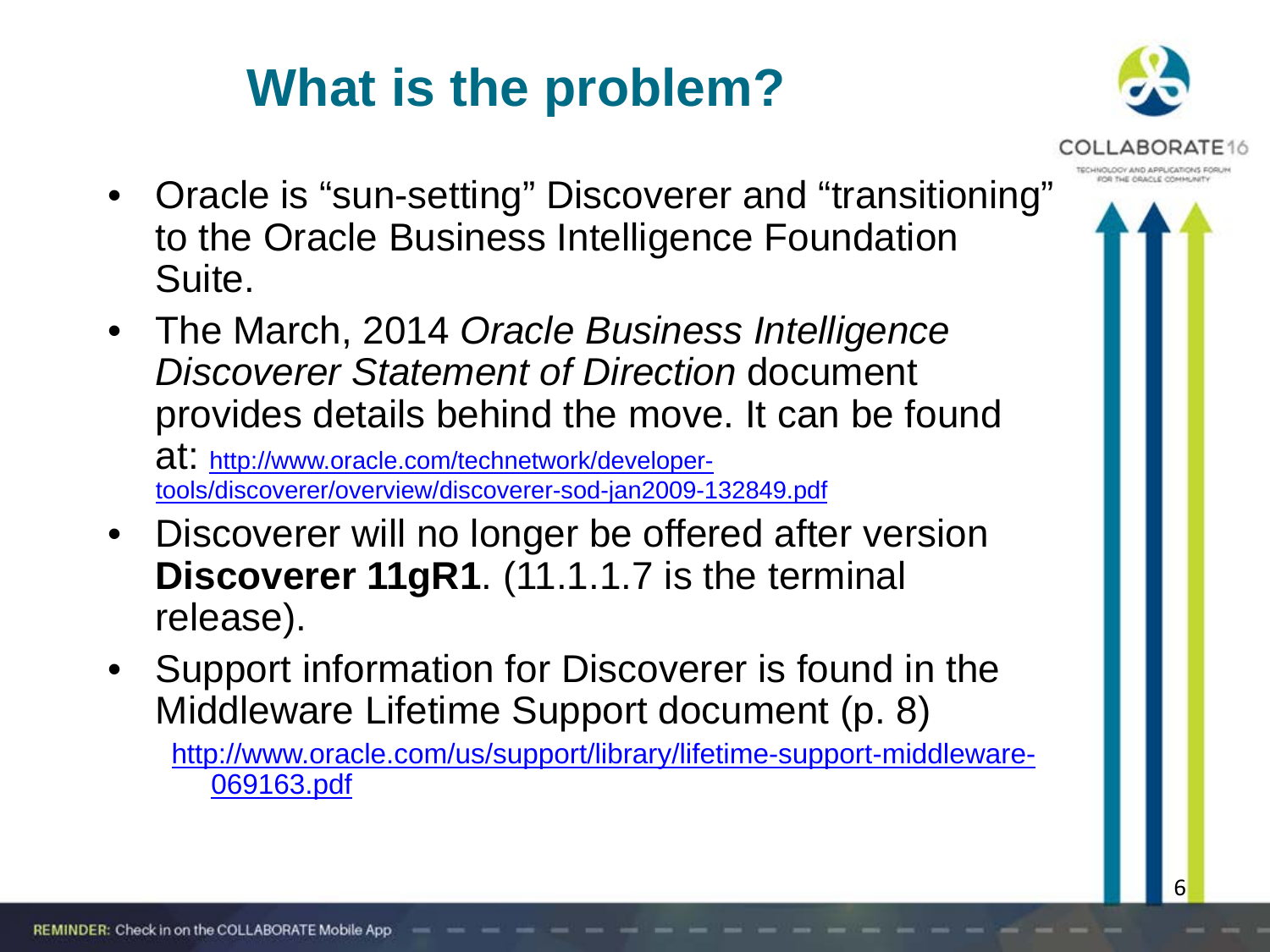### **Discoverer Support Dates**



TECHNOLOGY AND APPLICATIONS FORUM

| <b>Release</b>                                                              | <b>GA Date</b>         | <b>Premier</b><br><b>Support</b><br><b>Ends</b> | <b>Extended</b><br><b>Support</b><br><b>Ends</b> | <b>Sustaining</b><br><b>Support Ends</b> |
|-----------------------------------------------------------------------------|------------------------|-------------------------------------------------|--------------------------------------------------|------------------------------------------|
| 9 <i>iAS R2</i> (9.0.2)                                                     | Apr 2002               | <b>Jul 2005</b>                                 | Not Available                                    | <b>Jul 2008</b>                          |
| 9 <i>iAS R2</i> (9.0.3)                                                     | Oct 2002               | <b>Jul 2005</b>                                 | Not Available                                    | <b>Jul 2008</b>                          |
| Application Server 10g (9.0.4)                                              | Dec 2003               | Dec 2006                                        | Dec 2008                                         | Dec 2009                                 |
| Application Server 10gR2 (10.1.2.x) *                                       | Jan - Oct 2005         | Dec 2011                                        | Not Available                                    | Indefinite                               |
| Content Management SDK 10gR2<br>(9.0.4.2.x)                                 | Jan - Oct 2005         | Dec 2013                                        | <b>Not Available</b>                             | Indefinite                               |
| Content Database 10gR2 (10.2.x)                                             | Jan - Oct 2005         | Dec 2013                                        | <b>Not Available</b>                             | Indefinite                               |
| Fusion Middleware $10gR3 (10.1.3x)$ **                                      | See below              | See below                                       | See below                                        | See below                                |
| Fusion Middleware $11gR1$ (11.1.1.x) ***                                    | See below              | See below                                       | See below                                        | See below                                |
| Portal 11gR1, Forms 11gR1, Reports<br>11gR1 and Discoverer 11gR1 (11.1.1.x) | <b>Jun 2009</b>        | <b>Jun 2014</b>                                 | <b>Jun 2017</b>                                  | Indefinite                               |
| Forms and Reports $11gR2$ (11.1.2.x)                                        | Oct 2011               | Dec 2016                                        | Dec 2018                                         | Indefinite                               |
| Fusion Middleware 12c $(12.1.x)$ *****                                      | Dec 2011 - Feb<br>2015 | Dec 2017                                        | Dec 2019                                         | Indefinite                               |

7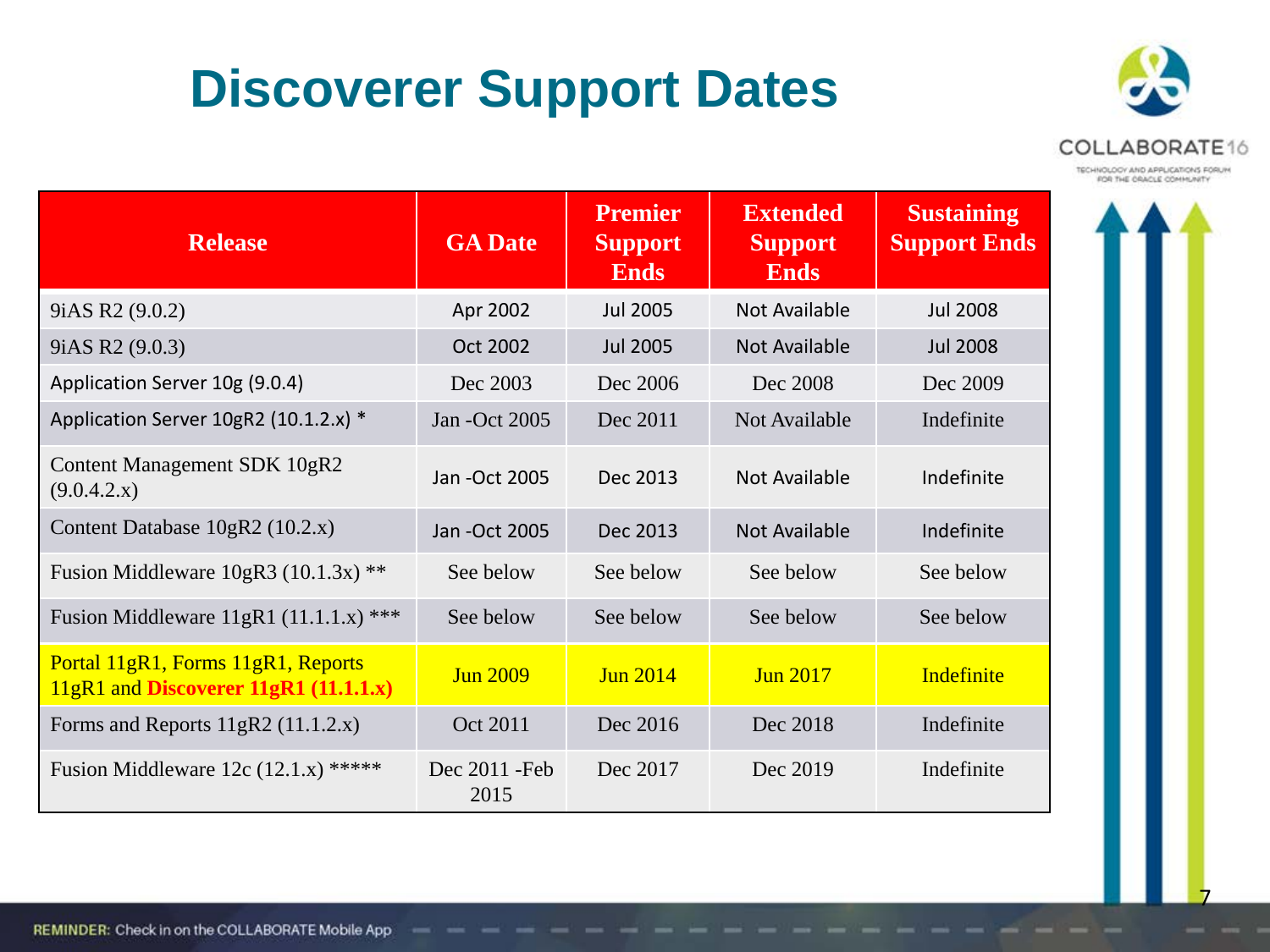### **Discoverer Support**



| <b>Release</b>                                                                                     | <b>GA Date</b> | <b>Premier</b><br><b>Support</b><br><b>Ends</b> | <b>Extended</b><br><b>Support</b><br><b>Ends</b> | <b>Sustaining</b><br><b>Support</b><br><b>Ends</b> |
|----------------------------------------------------------------------------------------------------|----------------|-------------------------------------------------|--------------------------------------------------|----------------------------------------------------|
| Portal 11gR1,<br>Forms 11gR1,<br>Reports 11gR1 and<br><b>Discoverer 11gR1</b><br>$(11.1.1.x)$ **** | Jun 2009       | <b>Jun 2014</b>                                 | <b>Jun 2017</b>                                  | Indefinite                                         |

**\*\*\*\*** Until December 2012, support will be provided for restricted use of Oracle Single Sign-on (10.1.4.x) & Delegated Administration Services (10.1.4.x) when used with Oracle Internet Directory 11gR1 for user authentication of Portal 11gR1, Forms 11gR1, Reports11gR1 and Discoverer 11gR1 application users. Customers are advised to migrate to Oracle Access Management 11gR1 as soon as it is certified with their particular product.

*Oracle's Lifetime Support Policy defines the support levels and dates for Oracle products.* http://www.oracle.com/support/library/brochure/lifetime-support-middleware.pdf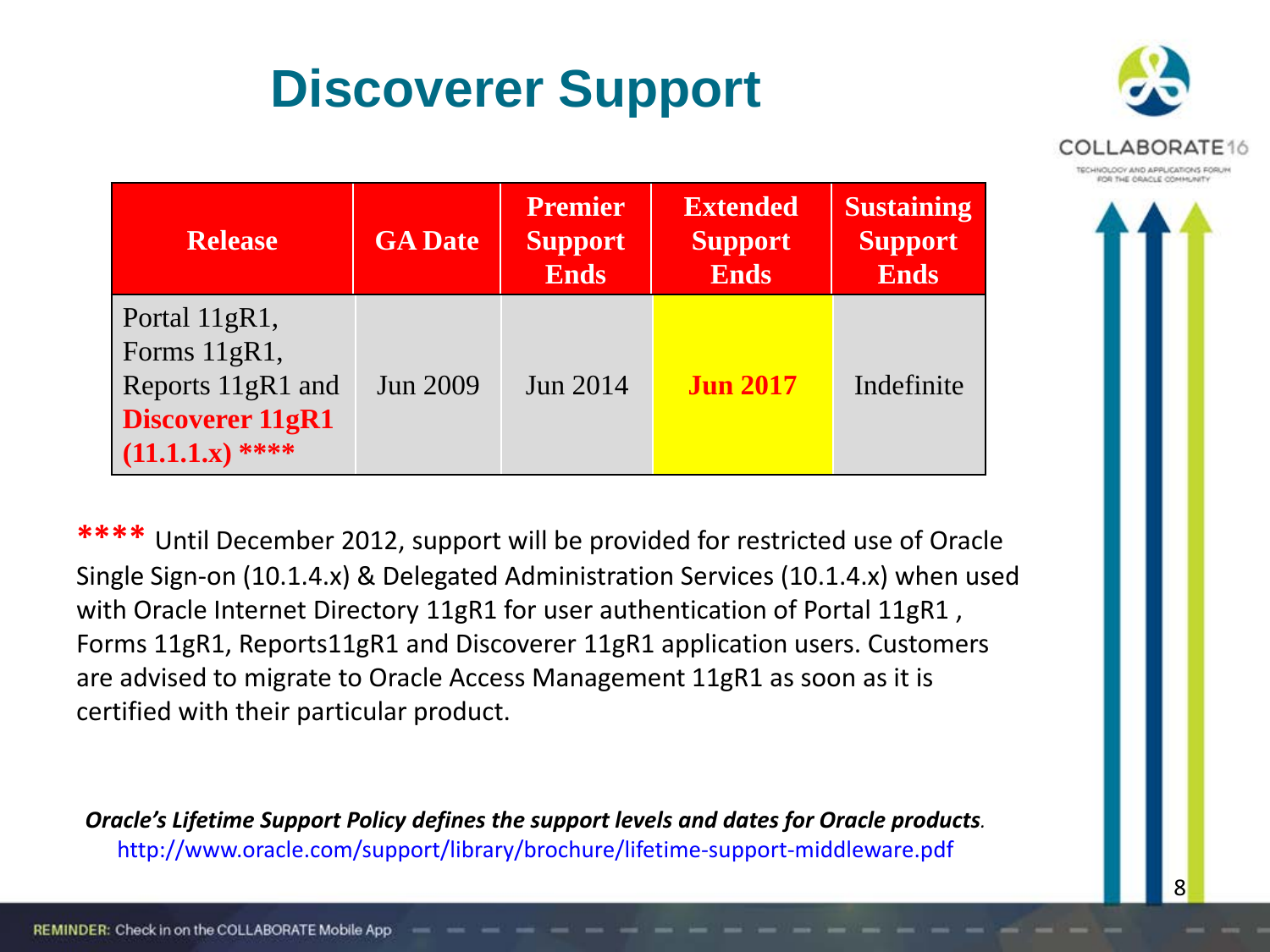



Oracle Lifetime Support Policy **Oracle Fusion Middleware**

*Go to:* www.Oracle.com

*Query: "lifetime-support-middleware" Fill in: annoying Oracle sign in screen*

| Username                              |                |
|---------------------------------------|----------------|
|                                       |                |
|                                       | Lost Username? |
| Password                              |                |
|                                       |                |
|                                       | Lost Password? |
| Sign In                               |                |
|                                       |                |
| Don't have an Oracle account?         |                |
| Sign Up for a free Oracle Web account |                |
|                                       |                |

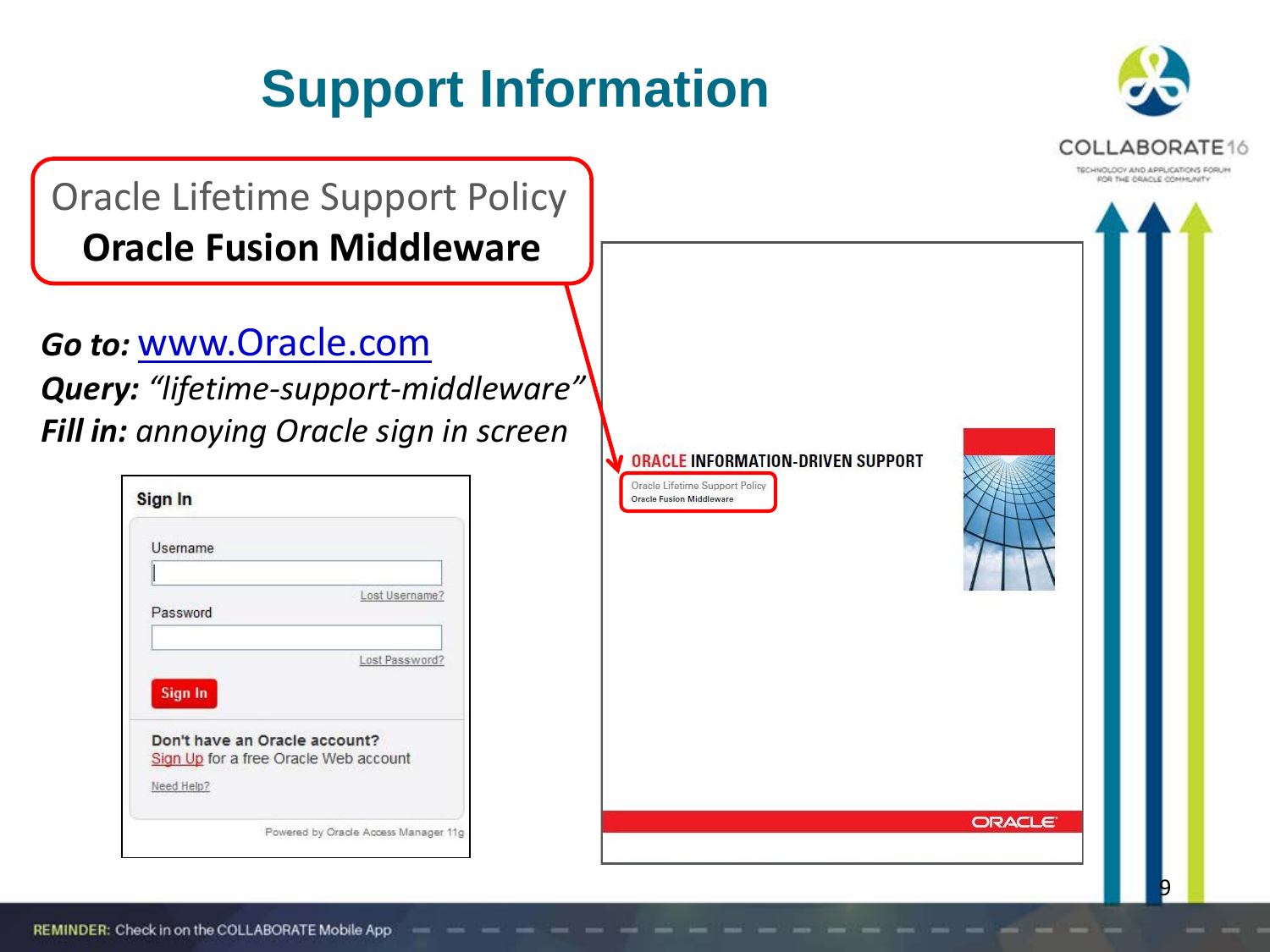### **Options**

• 1. Stay on Discoverer 11g

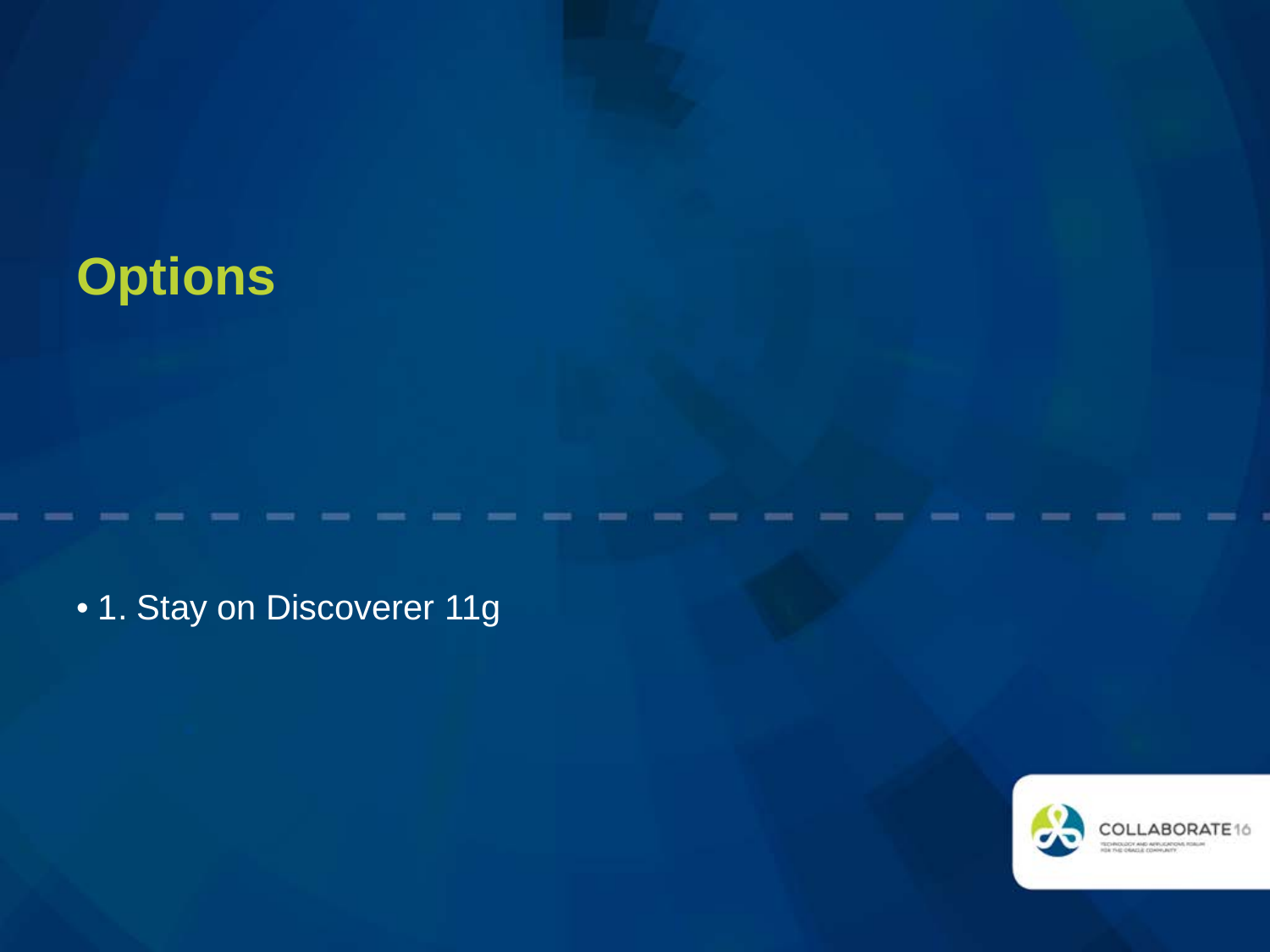### **Discoverer replacement options**



- 1. Stay on Discoverer pre 11g or upgrade to 11.1.1.7.0. Extended support goes through June, 2017 and Sustaining support is indefinite.
- 2. "Migrate" to Oracle's recommended strategic architecture that includes:
	- a) Oracle Business Intelligence Enterprise Edition (OBIEE) BI tool
	- b) Informatica/ODI data warehousing and pre-package applications including OBIA
- 3. Transition from Discoverer to APEX
- 4. The Oracle BI CLoud
- 5. Evaluate 3rd party products.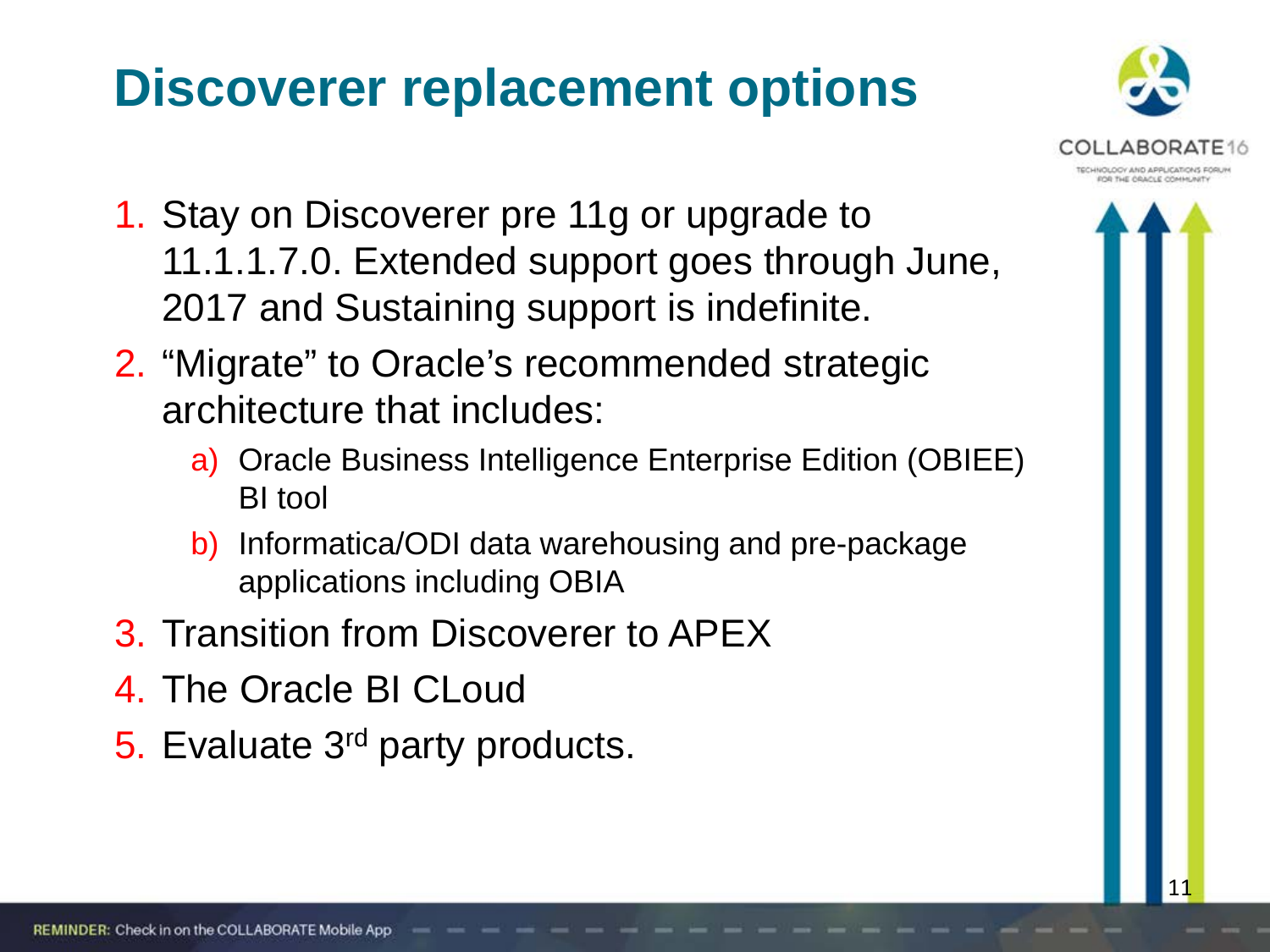## **1. Stay on Discoverer 11g**



### Pro's

- Easiest route
- **Extended Oracle support** through June, 2017
- No new licensing \$\$\$
- No changes for users
- If upgrading from prior version, Oracle supports the upgrade

### Con's

- No new features or enhancements will be made to Discoverer beyond 11.1.1.7.0
- Delays eventual migration project to another BI tool
- Oracle recommends migrating to Oracle Business Intelligence Foundation Suite, by June 2015.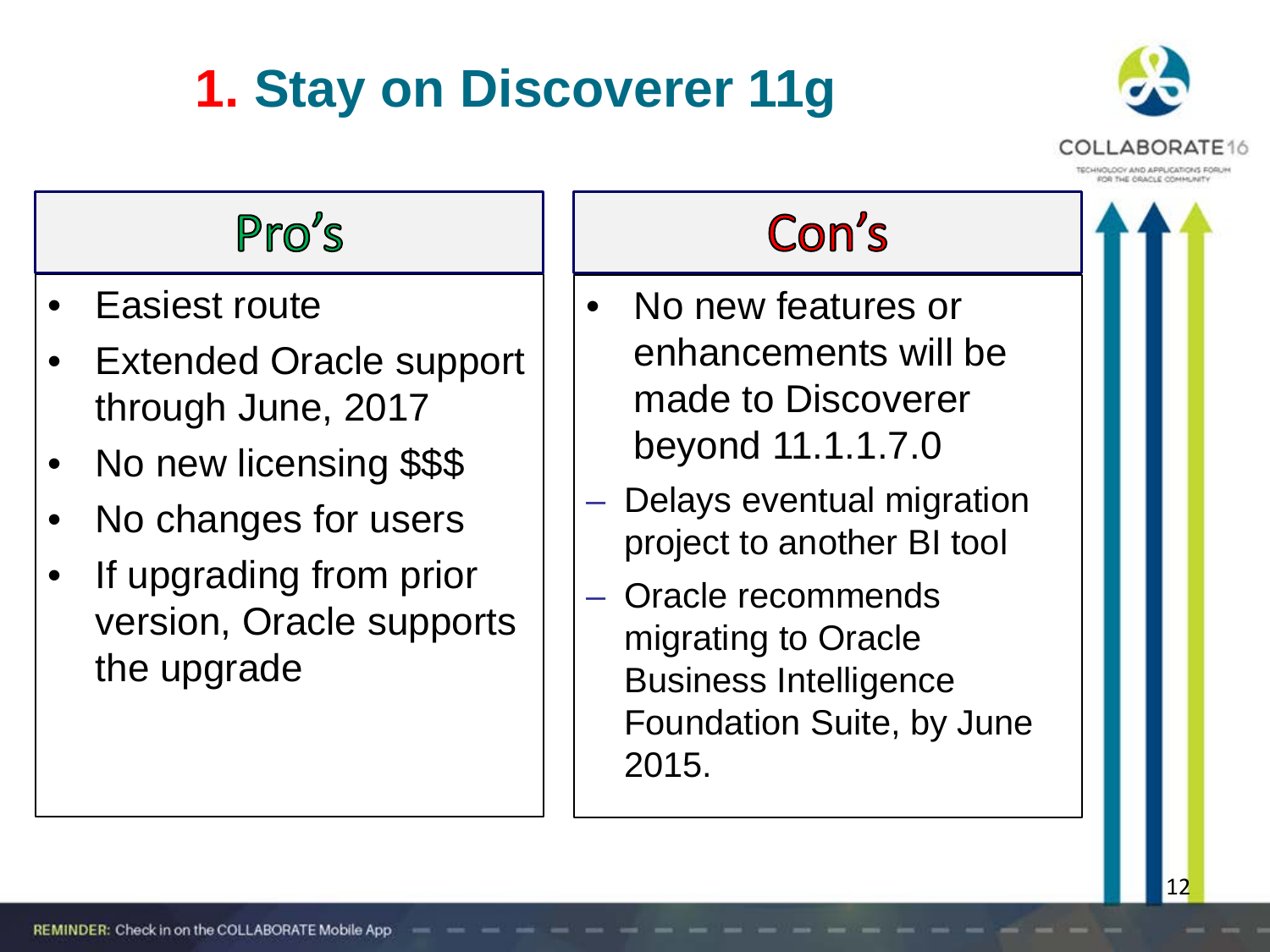### **Options**

• 2. "Migrate" to Oracle's strategic architecture

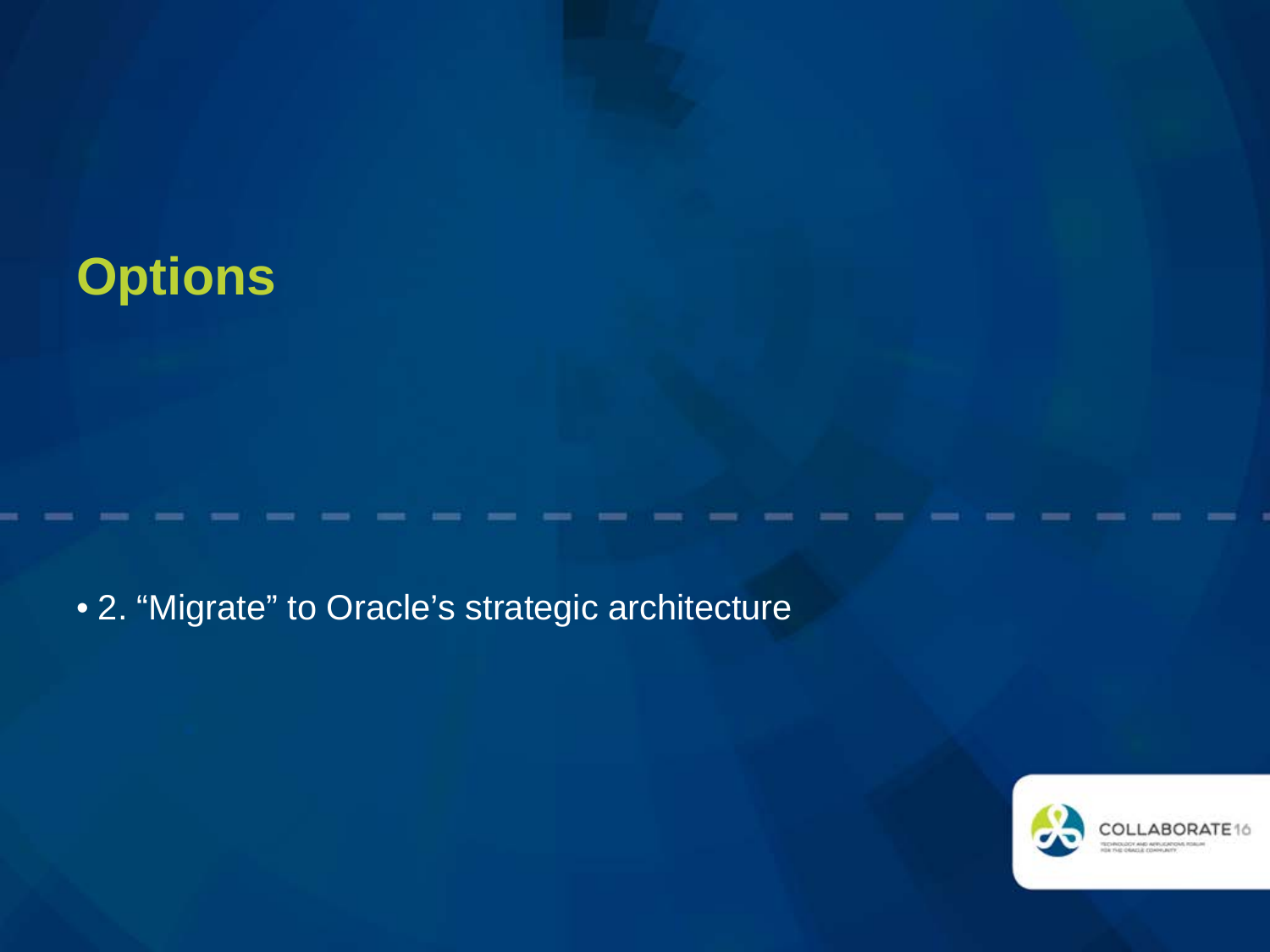### **2. "Migrate" to Oracle's strategic architecture**





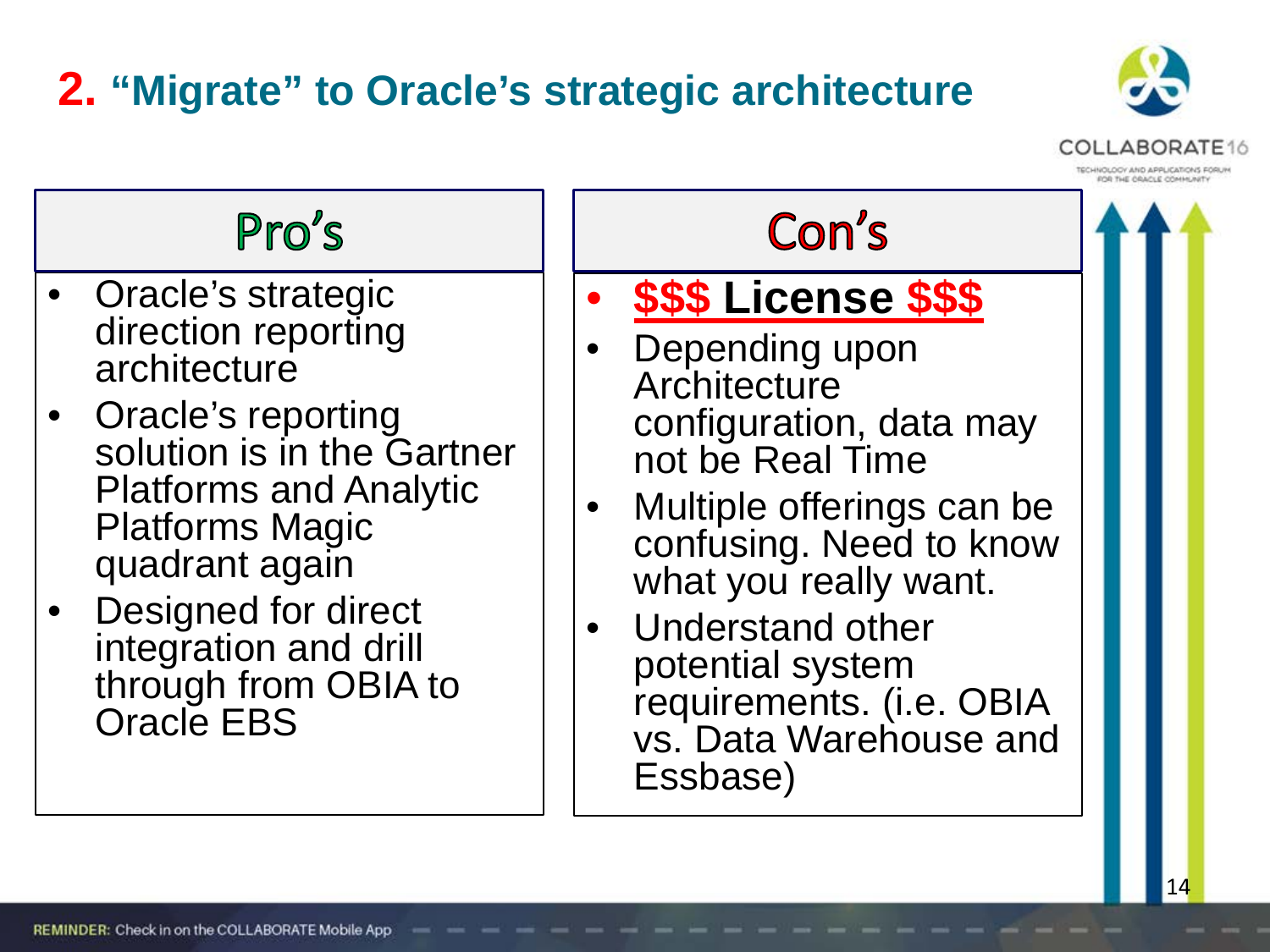# **2. "Migrate" to Oracle's strategic arch.**



### $Pro's$

- Integration w/ BI Publisher, Essbase, and Hyperion
- Pre-built, packaged data warehouse solutions (Analytics by subject area)
- Migration tool for meta-data (Discoverer end-user-layer)
- Pro-active intelligence for quick identification of variances and exceptions
- Configurable dashboards

### Con's

- Requires development time
- Discoverer data model sources not already in a Star-schema structure will not automatically migrate.
	- will need to be adjusted into OBIEE's required facts-anddimension structure within the repository (meta data)
	- Workbooks/reports will need to be re-built in OBIEE. Oracle does not provide a migration tool for Discoverer workbooks/reports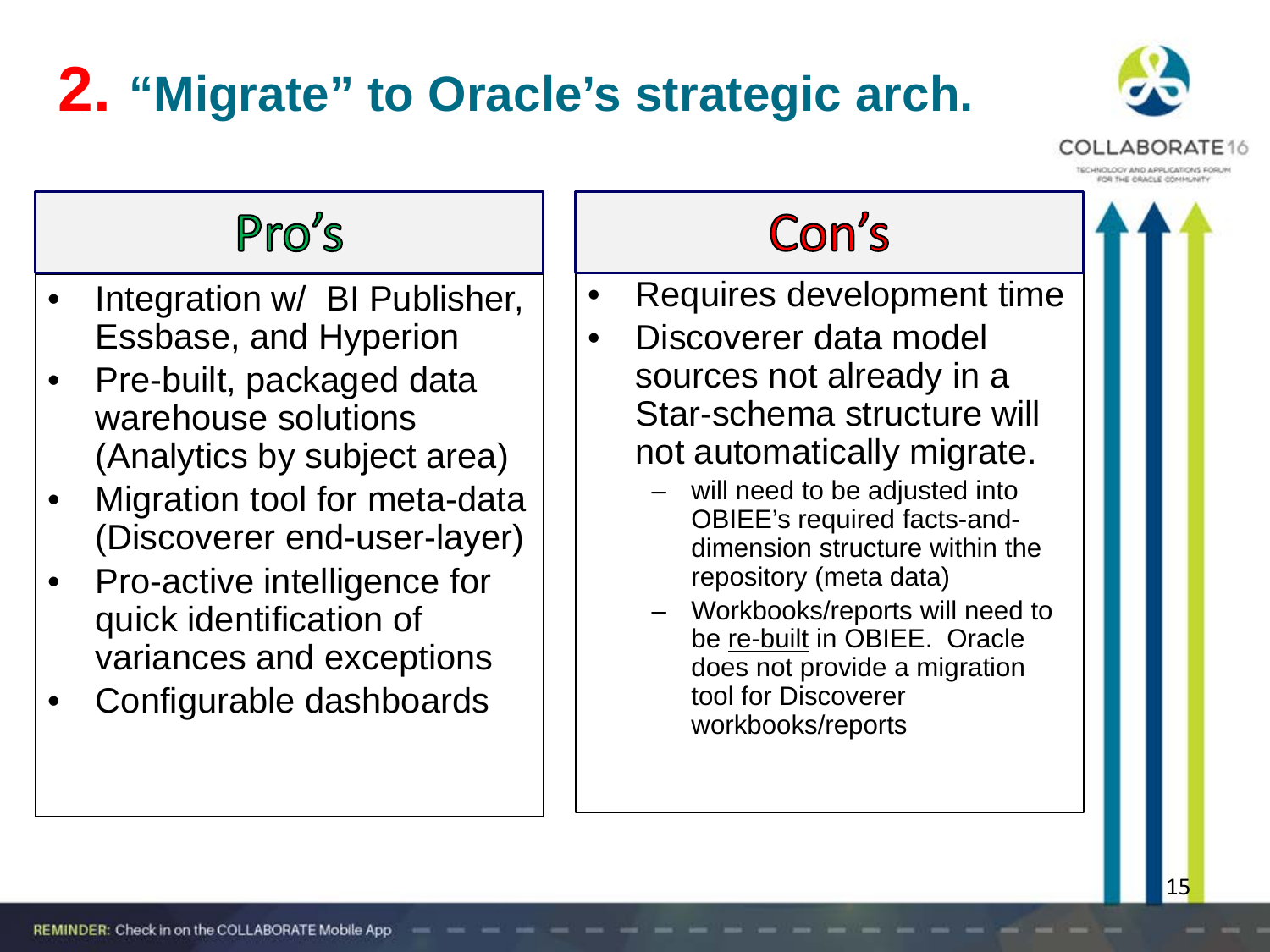### **2. Migrate to Oracle's strategic arch.**



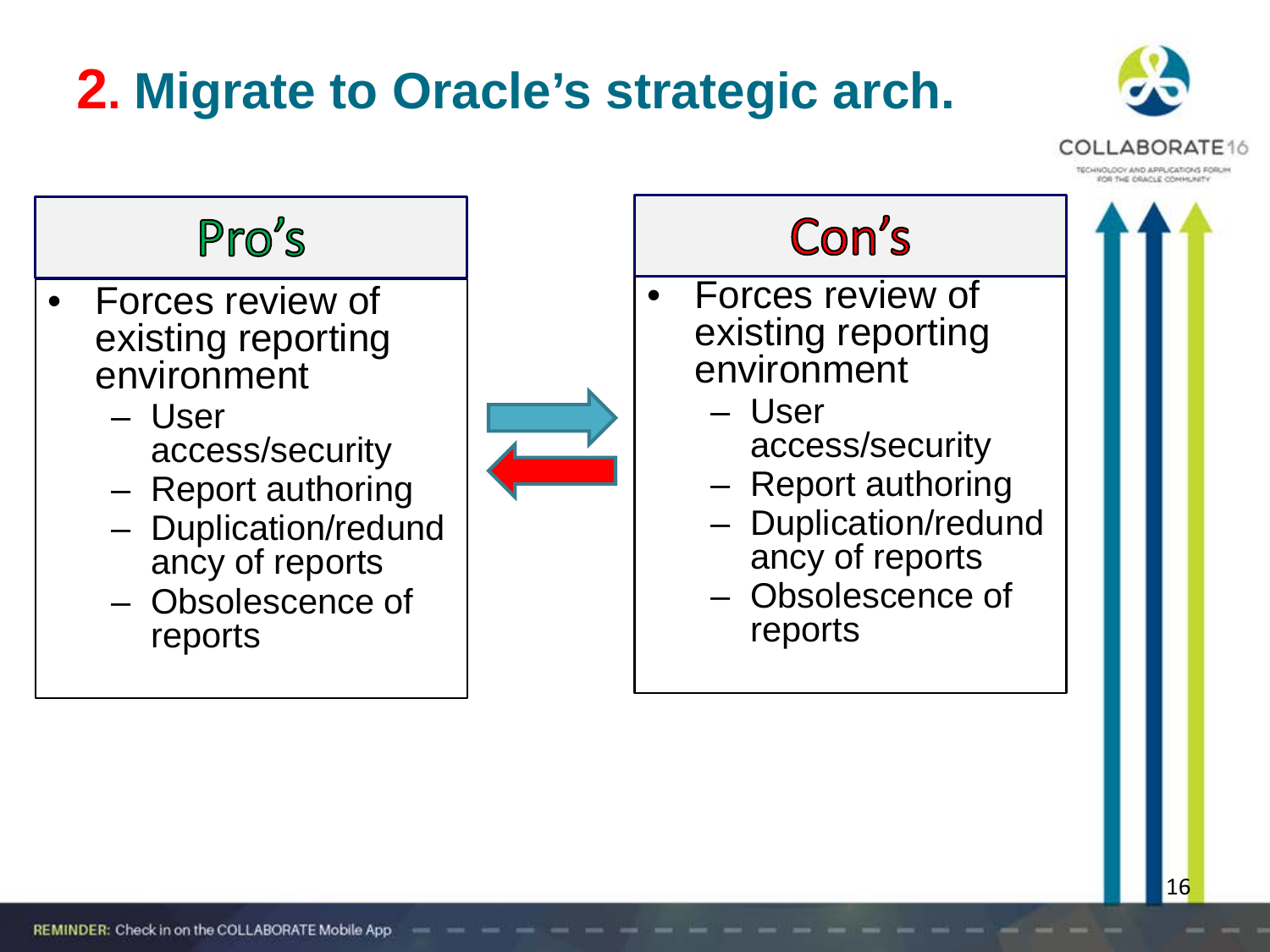# **Oracle BI Applications Architecture**



ECHNOLOGY AND APPLICATIONS FO FOR THE CRACLE COMMUNIT

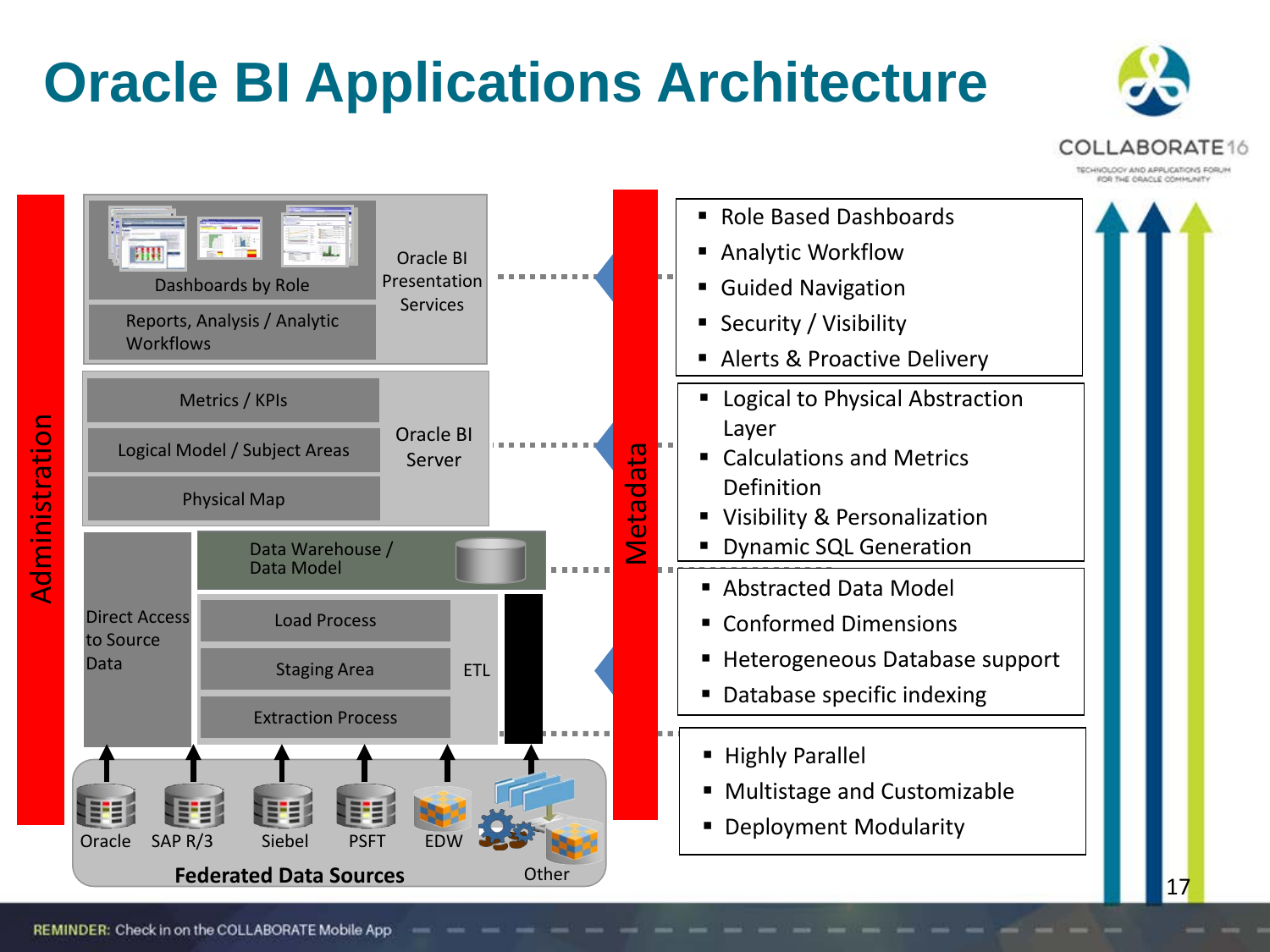### **Beware: Oracle's Battery Not Included**



#### **Oracle's "strategic" BI Architecture is multi-faceted quagmire comprised of:**

[BI Server](http://www.oracle.com/technetwork/middleware/bi-foundation/bi-foundation/enterprise-edition-platform-compone-093074.html): Common enterprise business model and abstraction layer **[BI Answers:](http://www.oracle.com/technetwork/middleware/bi-foundation/bi-foundation/enterprise-edition-platform-compone-093074.html) Ad-hoc query and reporting** 

**[BI Interactive Dashboards:](http://www.oracle.com/technetwork/middleware/bi-foundation/bi-foundation/enterprise-edition-platform-compone-093074.html) Highly interactive dashboards** 

**[BI Delivers](http://www.oracle.com/technetwork/middleware/bi-foundation/bi-foundation/enterprise-edition-platform-compone-093074.html): Proactive business activity monitoring and alerting** 

[BI Publisher](http://www.oracle.com/technetwork/middleware/bi-publisher/overview/index.html): Enterprise reporting and distribution of "pixel-perfect"

reports

[Office Plug-in:](http://www.oracle.com/technetwork/middleware/bi-foundation/bi-foundation/enterprise-edition-platform-compone-093074.html) embed, interact, and create BI content from within Office documents

[Hyperion Interactive Reporting:](http://www.oracle.com/technetwork/middleware/bi-foundation/index-101307.html) Intuitive and highly interactive ad-hoc reporting

**[Hyperion SQR Production Reporting](http://www.oracle.com/technetwork/middleware/bi-foundation/sqr-production-reporting-085742.html): High volume, presentation-quality** formatted report generation

[Hyperion Financial Reporting](http://www.oracle.com/technetwork/middleware/bi-foundation/financial-reporting-095356.html): Formatted, book-quality financial and management reporting

[Hyperion Web Analysis](http://www.oracle.com/technetwork/middleware/bi-foundation/web-analysis-086981.html): Web-based online analytical processing (OLAP) analysis, presentation, and reporting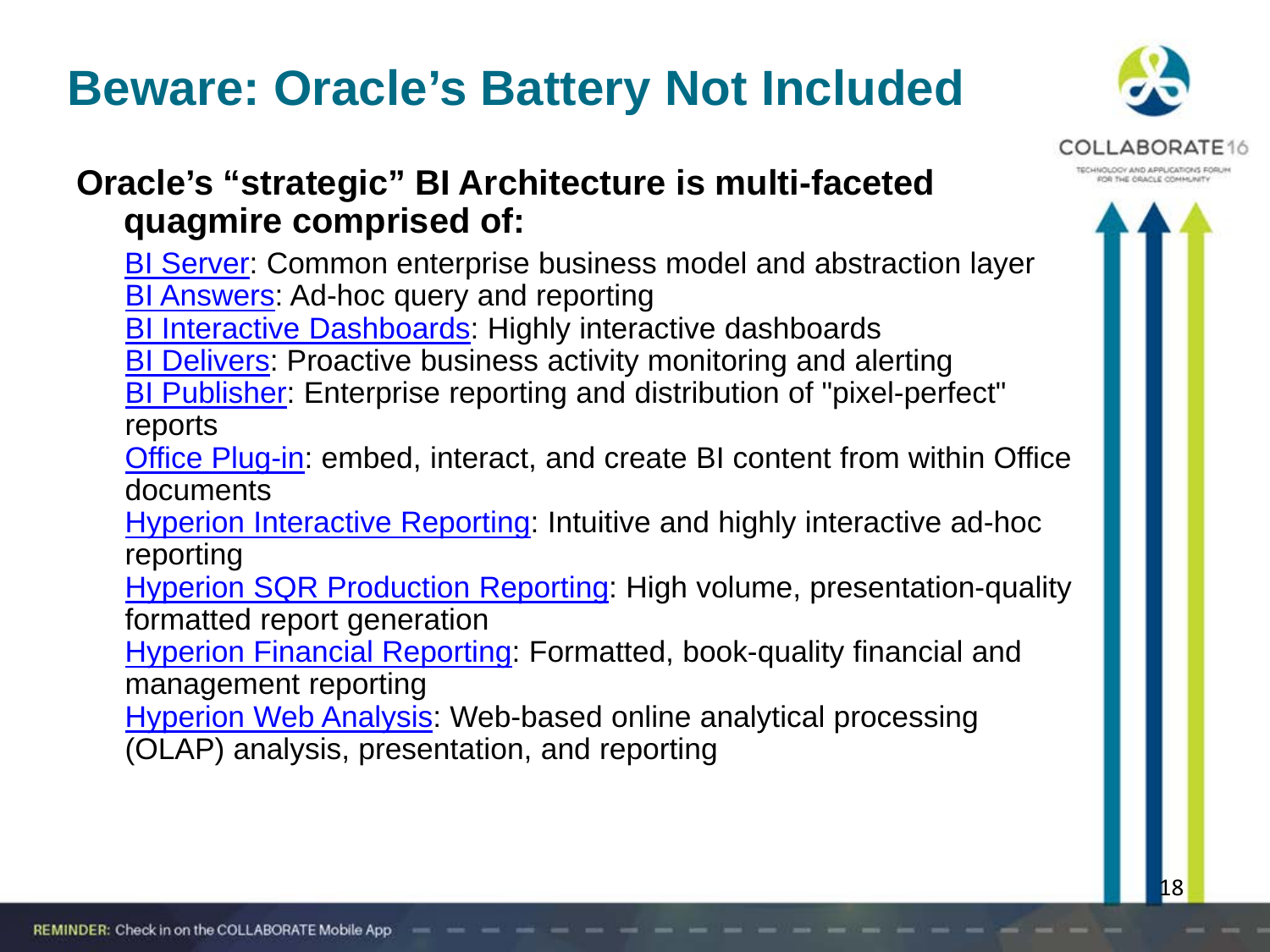# **And that doesn't include OBIA**

Oracle Business Intelligence Applications (OBIA) are optional prebuilt Business Intelligence solutions that run on top of the BI Architecture…

#### – **Oracle Financials**

- Fixed Assets Analytics
- Budgetary Control Analytics

#### – **Oracle Project Analytics**

- Resource Management Analytics
- Project Subledger Reconciliation
- Perspective based dashboards

#### – **Oracle Human Resources Analytics**

- Time and Labor Analytics.
- Payroll Analytics
- Workforce Gains and Losses

#### – **Oracle Procurement & Spend Analytics**

- Sourcing Analytic
- **Oracle Supply Chain and Order Management Analytics** 
	- Enhanced Inventory Analysis
	- New Item Cost History

#### – **Oracle CRM Analytics**

- Oracle Price Analytics
- Oracle Service Analytics
- Oracle Sales Analytic

#### – **Oracle Student Information Analytics**

AND there is Essbase also for serious data warehouse enthusiasts

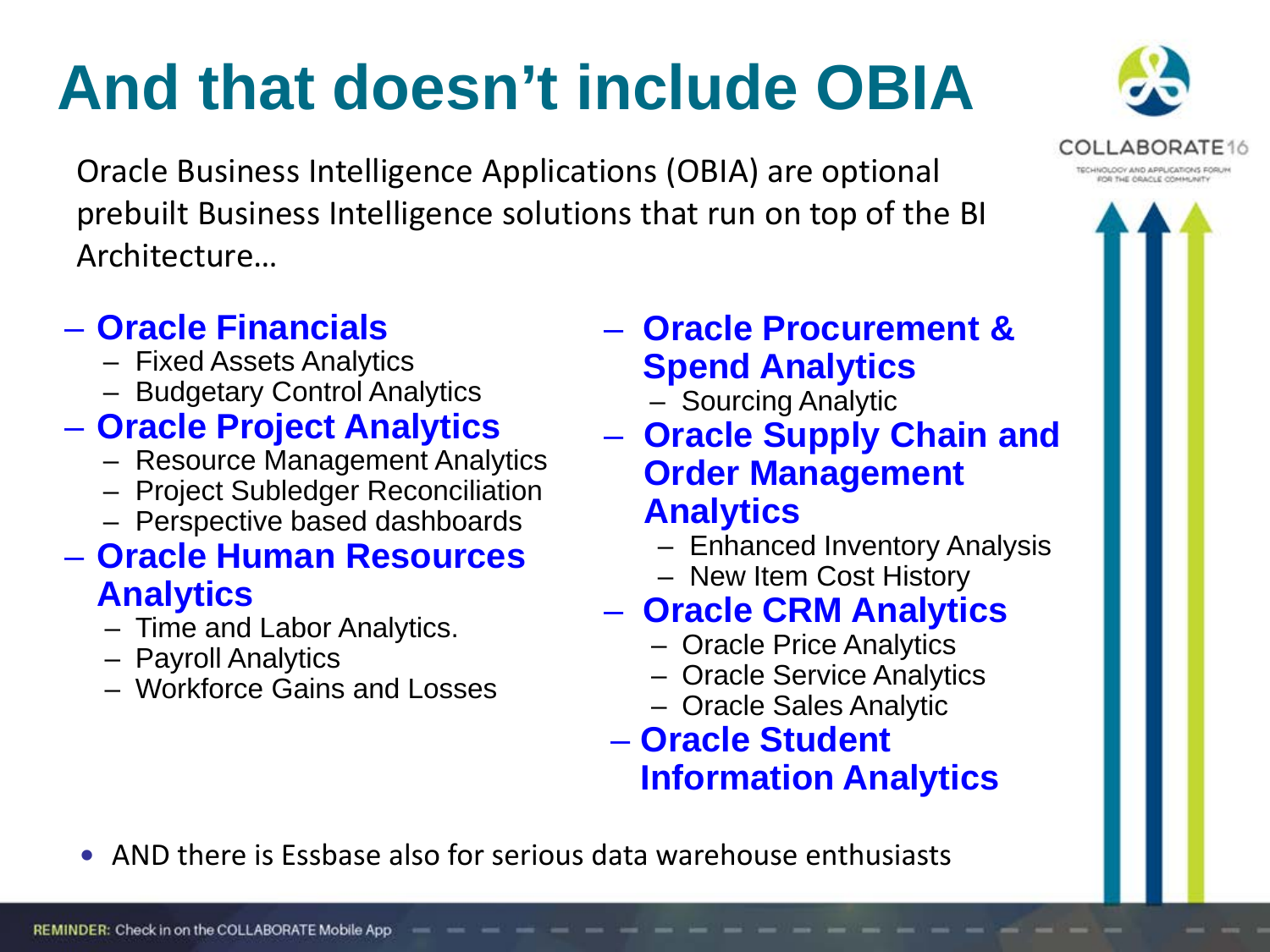# **Converting Discoverer to OBIEE**

- Oracle Discoverer Metadata Conversion Assistant provides minimal metadata conversion support
- You need to manually convert (Rebuild) other Discoverer objects to their OBIEE equivalents. These include:
	- Workbooks
	- Business Areas
	- Folders and Items
	- Joins and Hierarchies
- There is no migration tool for Discoverer workbooks/reports. They must be rebuilt.



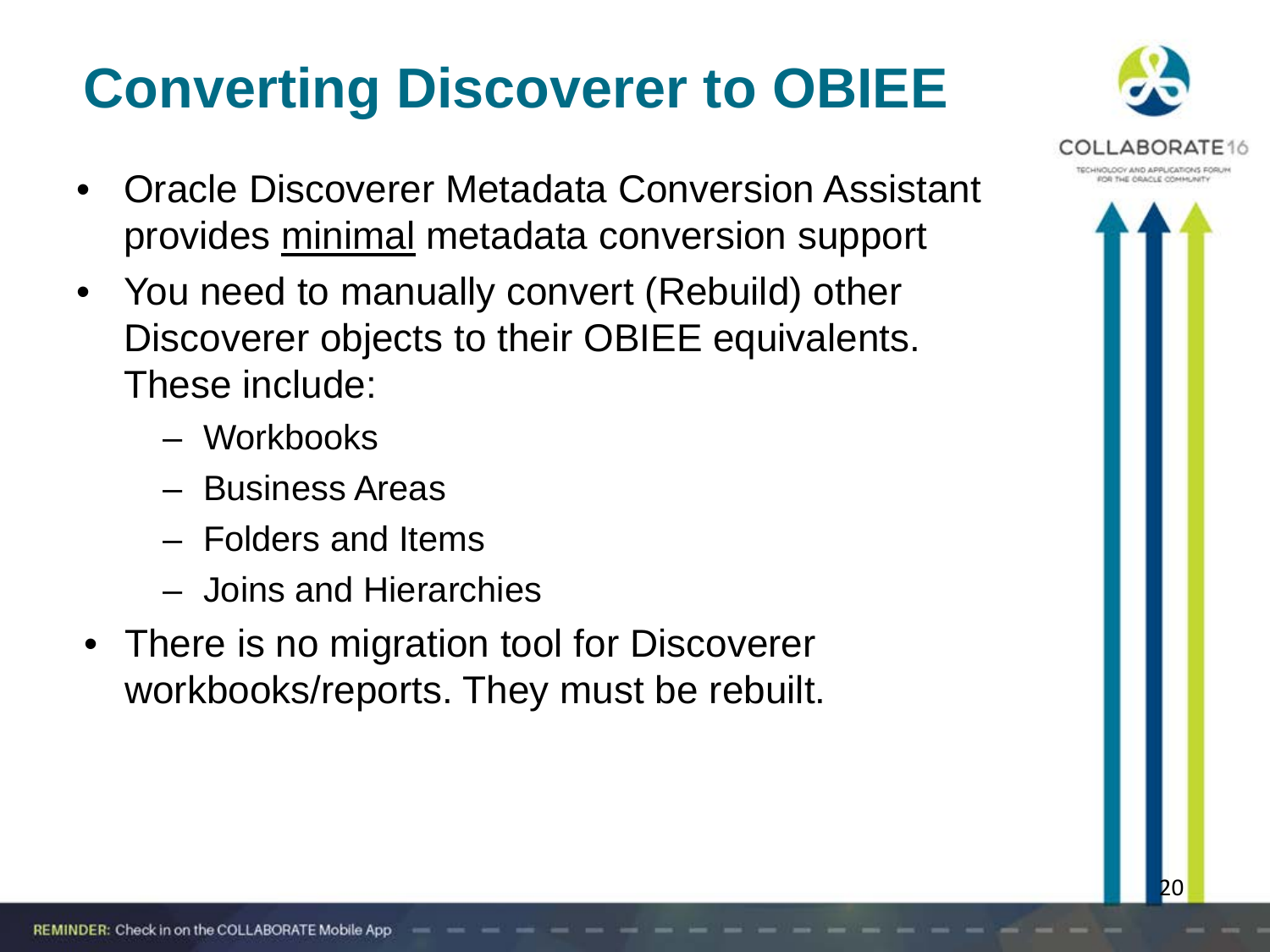# **Bonus Slide #1 – Accessing "Real time" data from OBIEE**

During the presentation Q&A , a BI Practice Director from a consulting firm that specializes in Oracle BI made the point that there is a way access real-time data from OBIEE. That is correct. To do that you must…

- Write SQL code from OBIEE that accesses the correct Oracle EBS database tables and pulls the data out and delivers it to OBIEE.
- The tool he uses for this is BI Publisher which can take information from any source, convert it to XML and deliver it to a variety of publishing options. He embeds the SQL commands in the BI Publisher.
- These BI Publisher reports can be used to create Discoverer-like reports .
- The down side is that like APEX, the Discoverer queries that had previously been modifiable are now static and must be adjusted by developers going forward.
- So… if you purchased OBIEE and you don't want to wait for daily data refreshes, you can hire a developer to build real time queries / reports from OBIEE using SQL and BI Publisher.

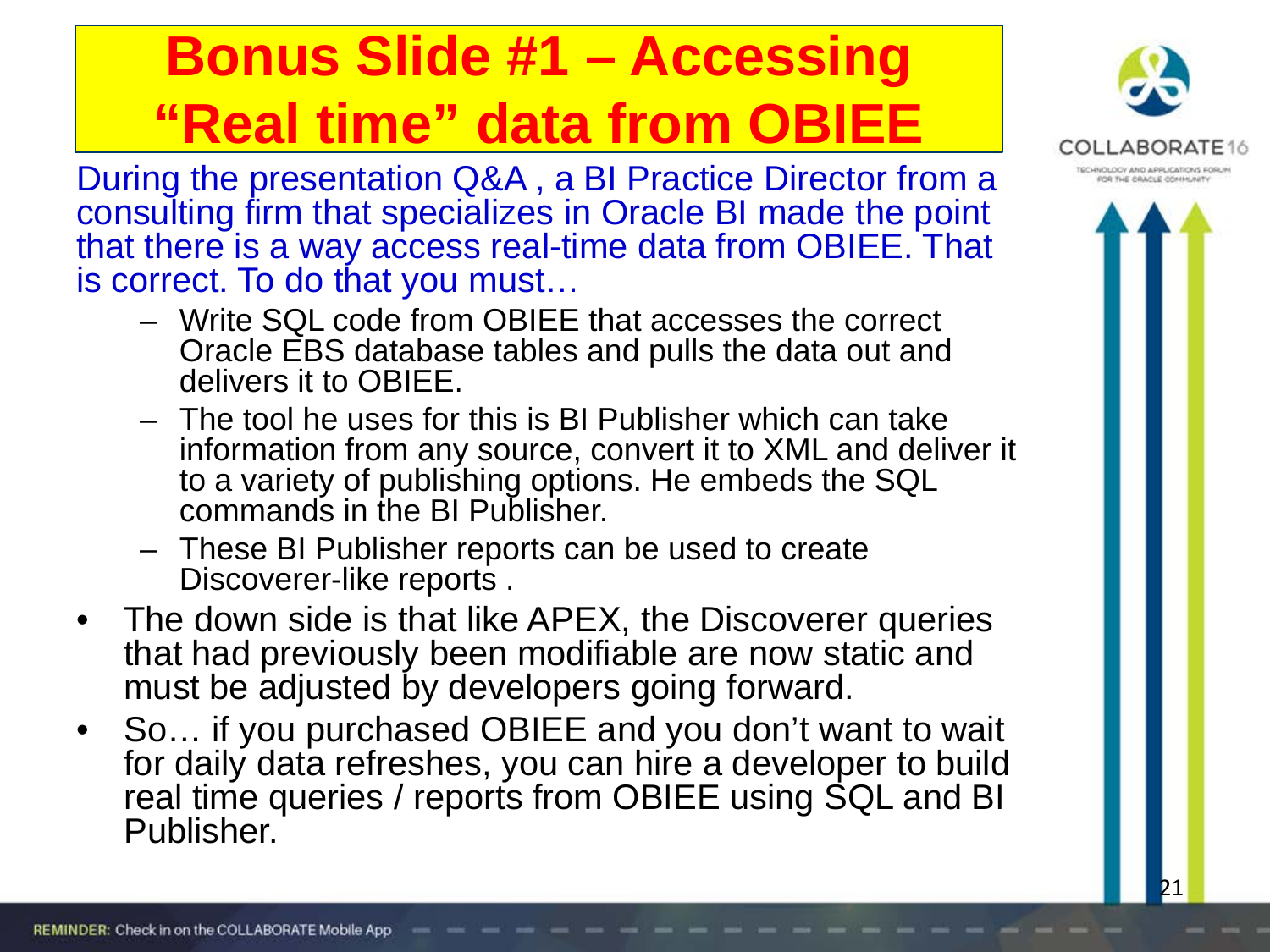### **Options**

### • 3. Convert from Discoverer to APEX

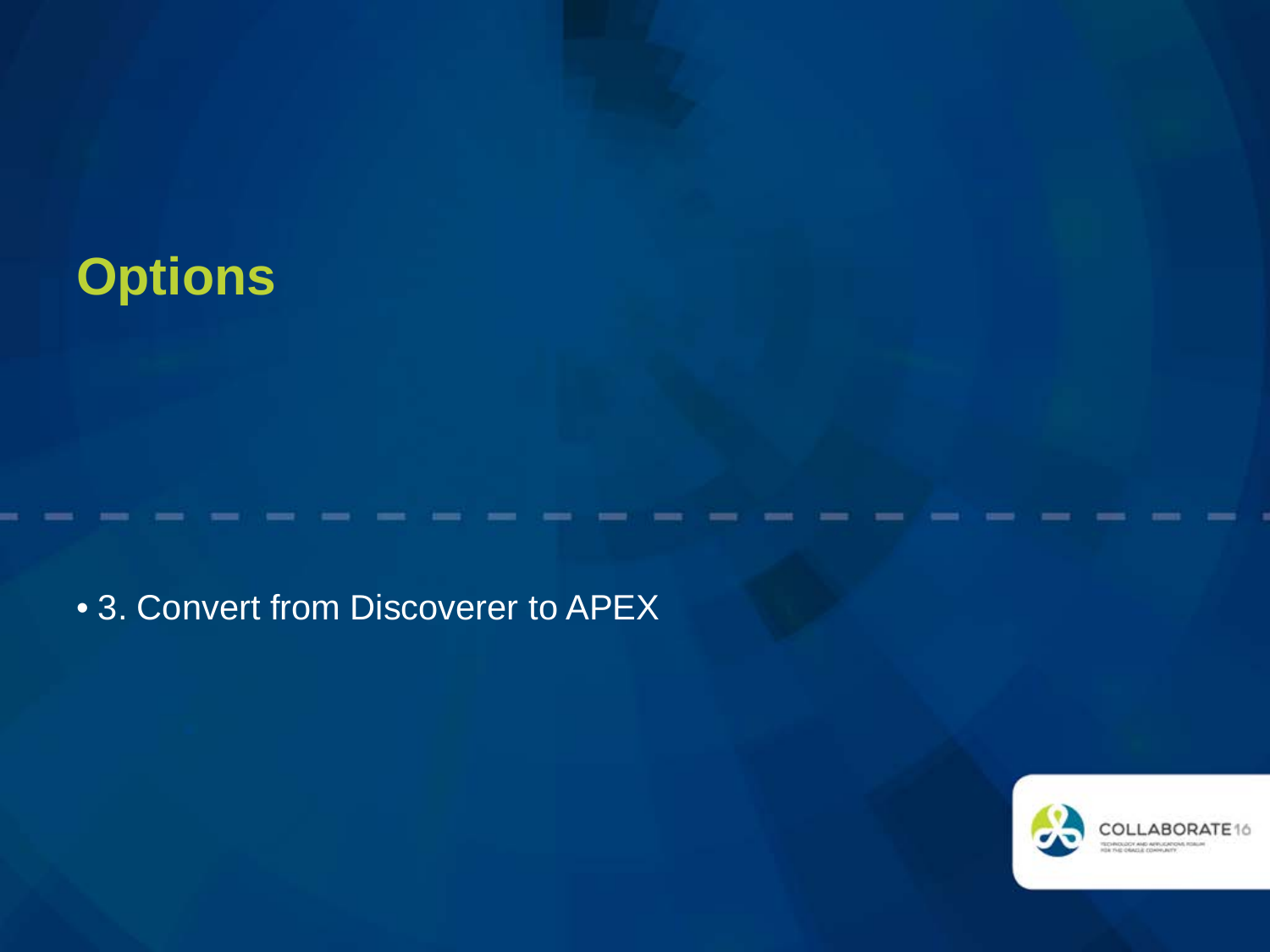# **3. Convert from Discoverer to APEX**

- What is APEX?
	- Oracle Application Express is a **FREE development environment** that runs on an Oracle database.
	- Fully supported and comes with all Oracle Database editions
- Why does it matter?
	- Discoverer reports can be converted to APEX reports
	- Once the initial template is built and proficiency is established, conversion should take approx. 15 minutes per report.
- **PROBLEM:** After conversion, queries become reports and end users lose the ability to use Ad Hoc query tools

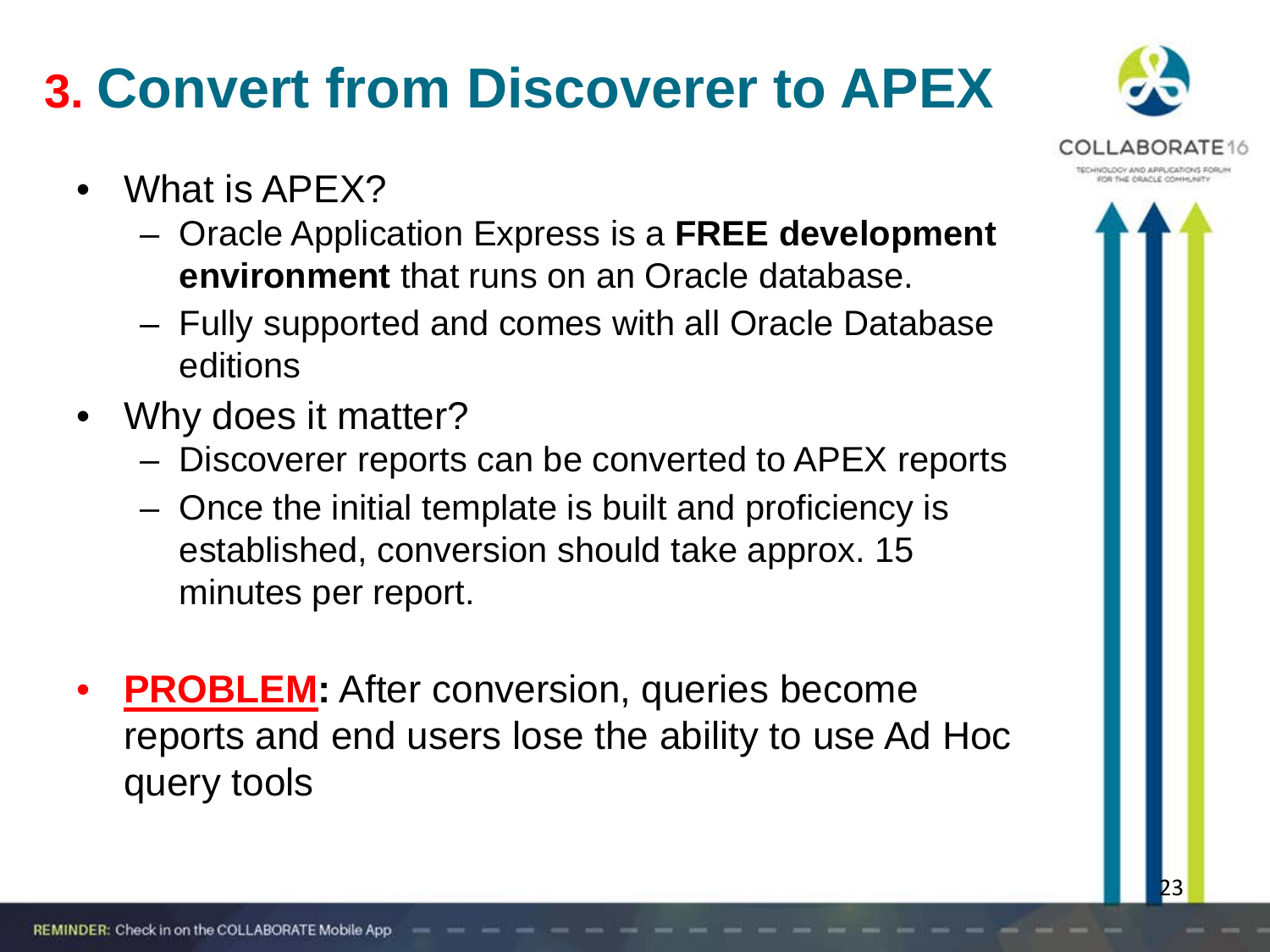### **3. Convert from Discoverer to APEX**

#### **9 Steps to Migrate From Discover to APEX**

- 1. Extract Discover Query
- 2. Create a DB View to Hold Query
- 3. Grant Select and Create Synonym for View
- 4. Create Views for LOV's for Non-Interactive Reports (optional)
- 5. Create APEX Page to Query View
- 6. Add APEX Security to Page
- 7. Create EBS Form Function for APEX Page
- 8. Add EBS Form Function to EBS Menu
- 9. Test

**Once you have the base infrastructure in place and are proficient, this should take about 15 minutes** *per report* **to complete**

Taken from *Migrate your Discover Reports to Oracle APEX* Collaborate 15 presentation by John Peters

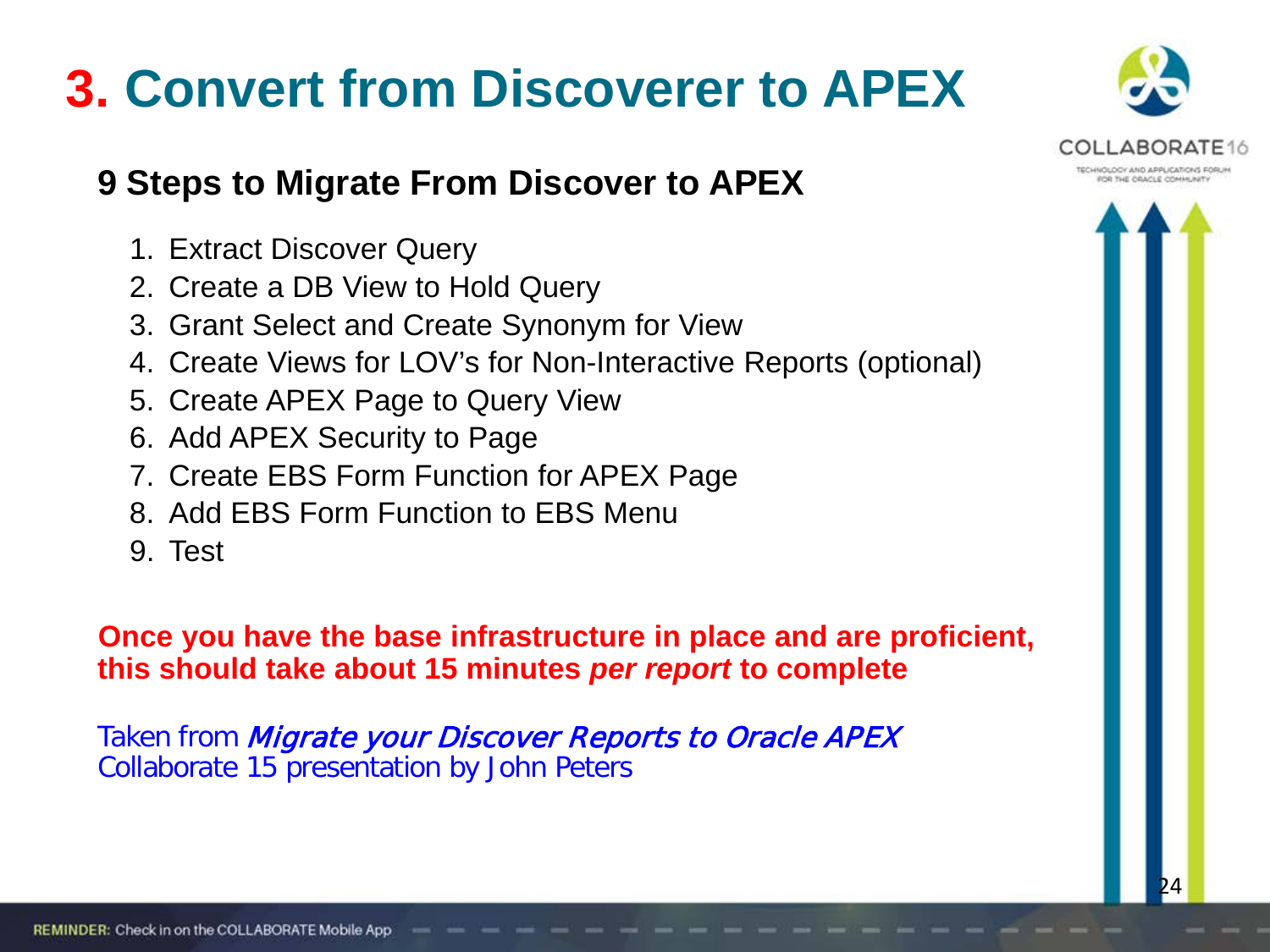# **3. Convert from Discoverer to APEX**

- Where to find additional information:
	- John Peter's Collaborate 15 presentation can be found at:

[http://jrpjr.com/paper\\_archive/collab15\\_disco\\_to\\_apex.pdf](http://jrpjr.com/paper_archive/collab15_disco_to_apex.pdf)

- A WebEx including a demonstration can be found at: [http://oaug.org/education](http://oaug.org/education-events/elearning/archive/2015/item/4084-migrate-your-discover-reports-to-oracle-apex)[events/elearning/archive/2015/item/4084-migrate-your](http://oaug.org/education-events/elearning/archive/2015/item/4084-migrate-your-discover-reports-to-oracle-apex)[discover-reports-to-oracle-apex](http://oaug.org/education-events/elearning/archive/2015/item/4084-migrate-your-discover-reports-to-oracle-apex)
- If you have trouble accessing either one, please email me at [adowd@o2works.com.](mailto:adowd@o2works.com)

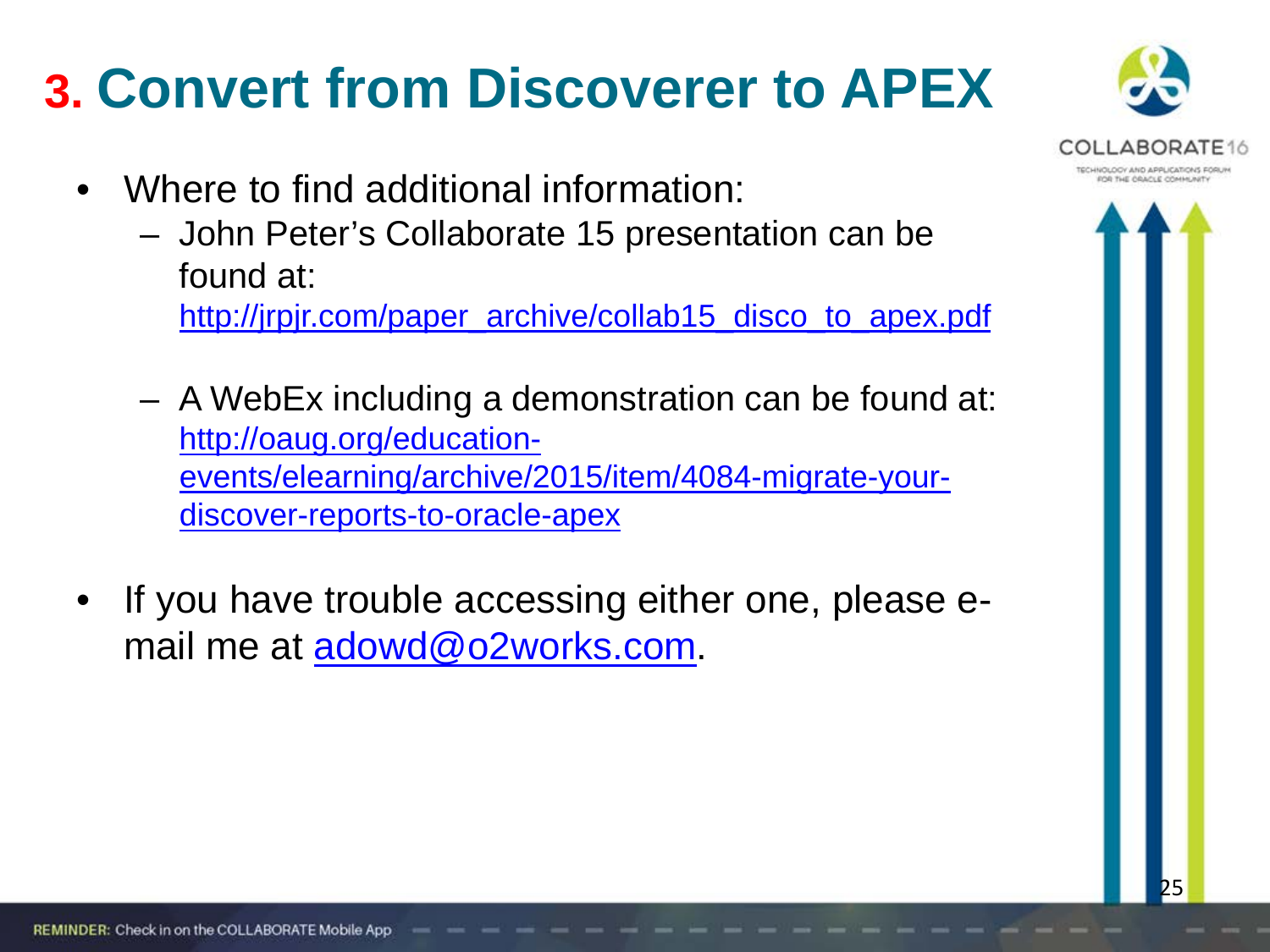### **Bonus Slide #2 – More on APEX**

During the presentation Q&A , a Sr. Product Manager from Oracle who specializes in Oracle Application Express wanted to let people know that the new 5.0 release of APEX has greatly improved their reporting capabilities. That is absolutely correct and the improvement is impressive.

- The downside is that the reality is APEX is a feature of the Oracle database and typically falls under the DBA's domain.
- DBA's who are held accountable for system performance are not known to be receptive to adding users who will have access to run queries and reports against the production database.
	- Access is typically reserved for DBA's, developers, or some qualified super-users
- APEX is a declarative development platform not easily intuitive for a non-technical user.
- Functional users will need to be moderately versed in SQL and will need to invest time learning in order to become proficient.
- For more information on APEX and to sign up for a free APEX workspace, check out: [http://www.oracle.com/technetwork/developer-](http://www.oracle.com/technetwork/developer-tools/apex/overview/index.html)<br>[tools/apex/overview/index.html](http://www.oracle.com/technetwork/developer-tools/apex/overview/index.html)

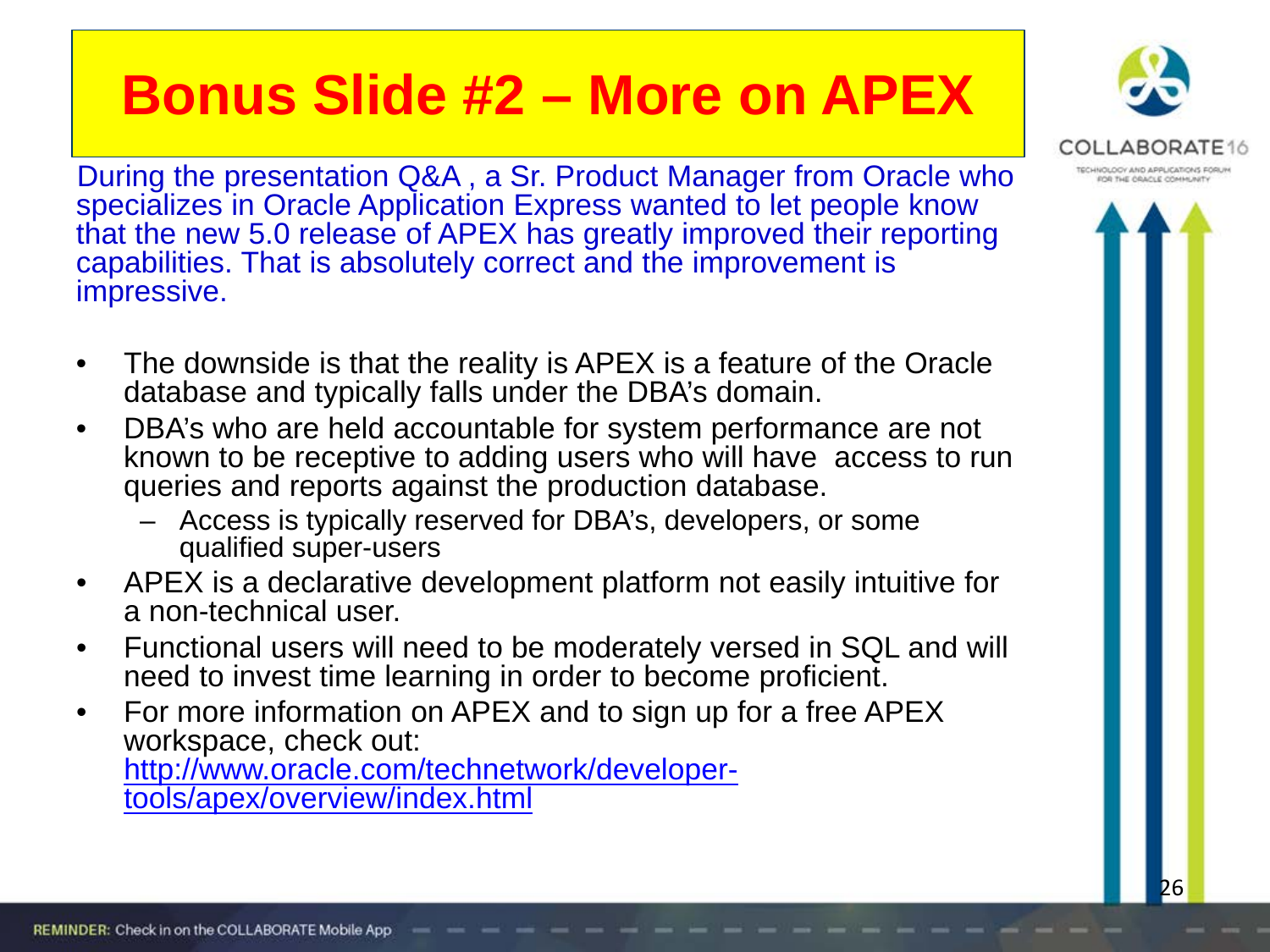### **Options**

• 4. Oracle BI Cloud

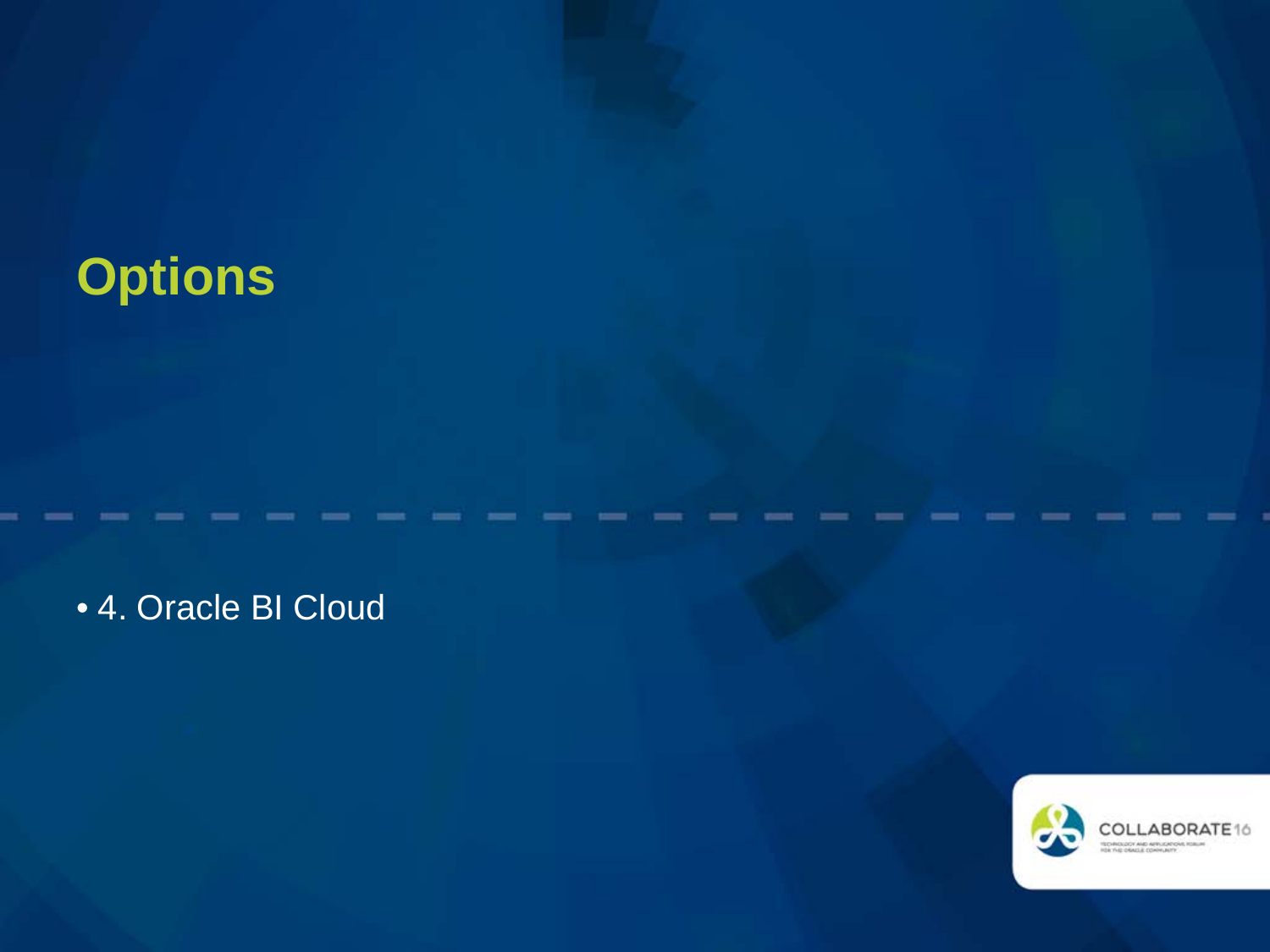# **4. Oracle BI Cloud**

- Cloud??? Are you kidding?
- Oracle offers a BI Cloud
	- Due to the complexity of the OBIEE / OBIA code, the Oracle BI Cloud does not offer the same features and
	- functionality as on-premise OBIEE.<br>- It is likely that there will never be an identical Cloud<br>OBIEE offering.
	- Oracle is working with Partners who are interested in developing custom applications for potential Oracle BI Cloud customers
- Data refreshes from Cloud to on-premise (or on-premise to Cloud) drive the Cloud cost since it is based on data movement.<br>- Most Cloud refreshes are done once per day.
	-
	- Refresh speeds are dependent upon network connection and that is an additional cost.
- While Discoverer reporting capability could be rebuilt in the cloud using both Software as a Service (SaaS) and Platform as a Service (PaaS), they will not have real-time data capabilities.



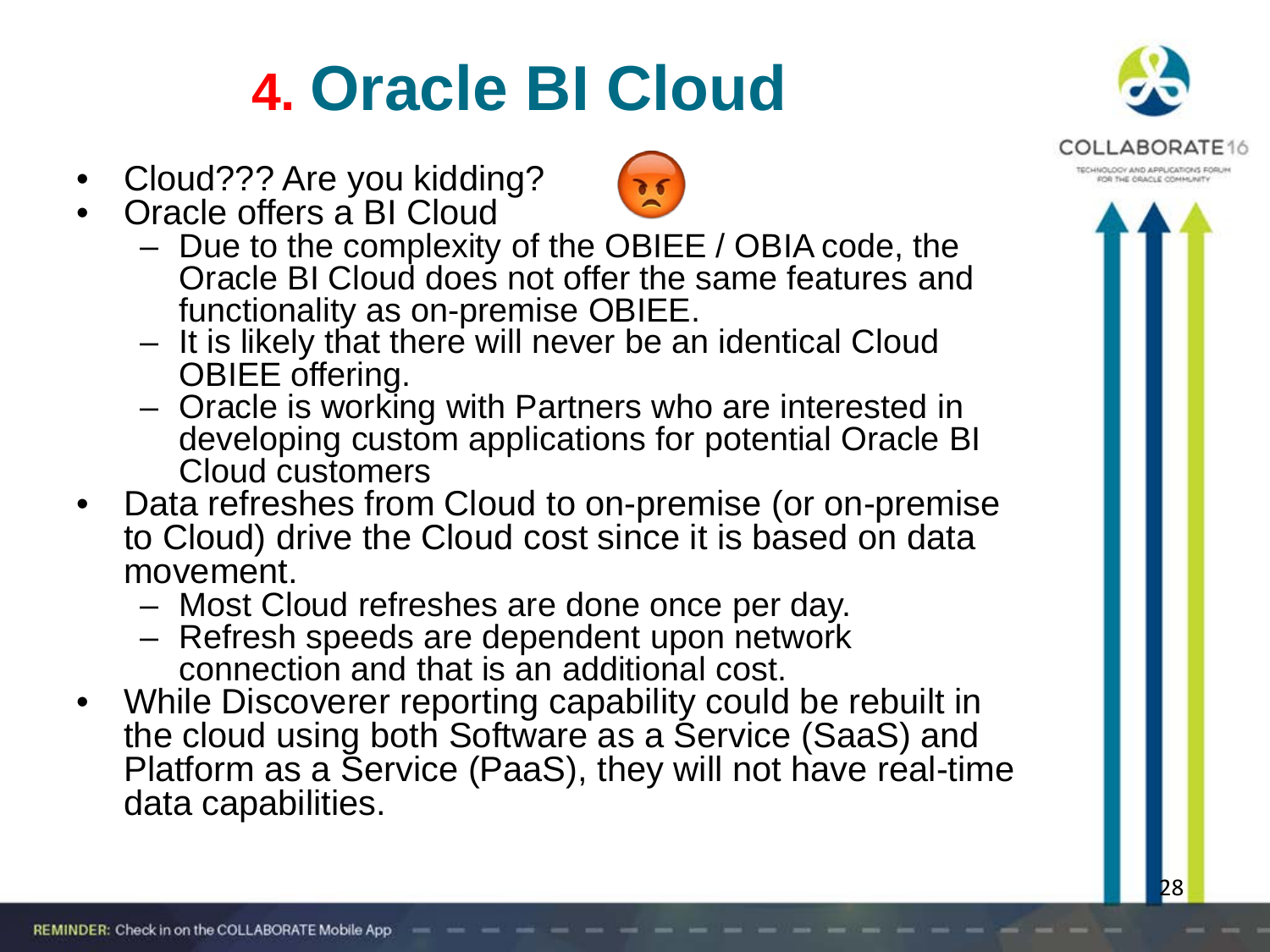### **Options**

• 5. 3<sup>rd</sup> Party Products

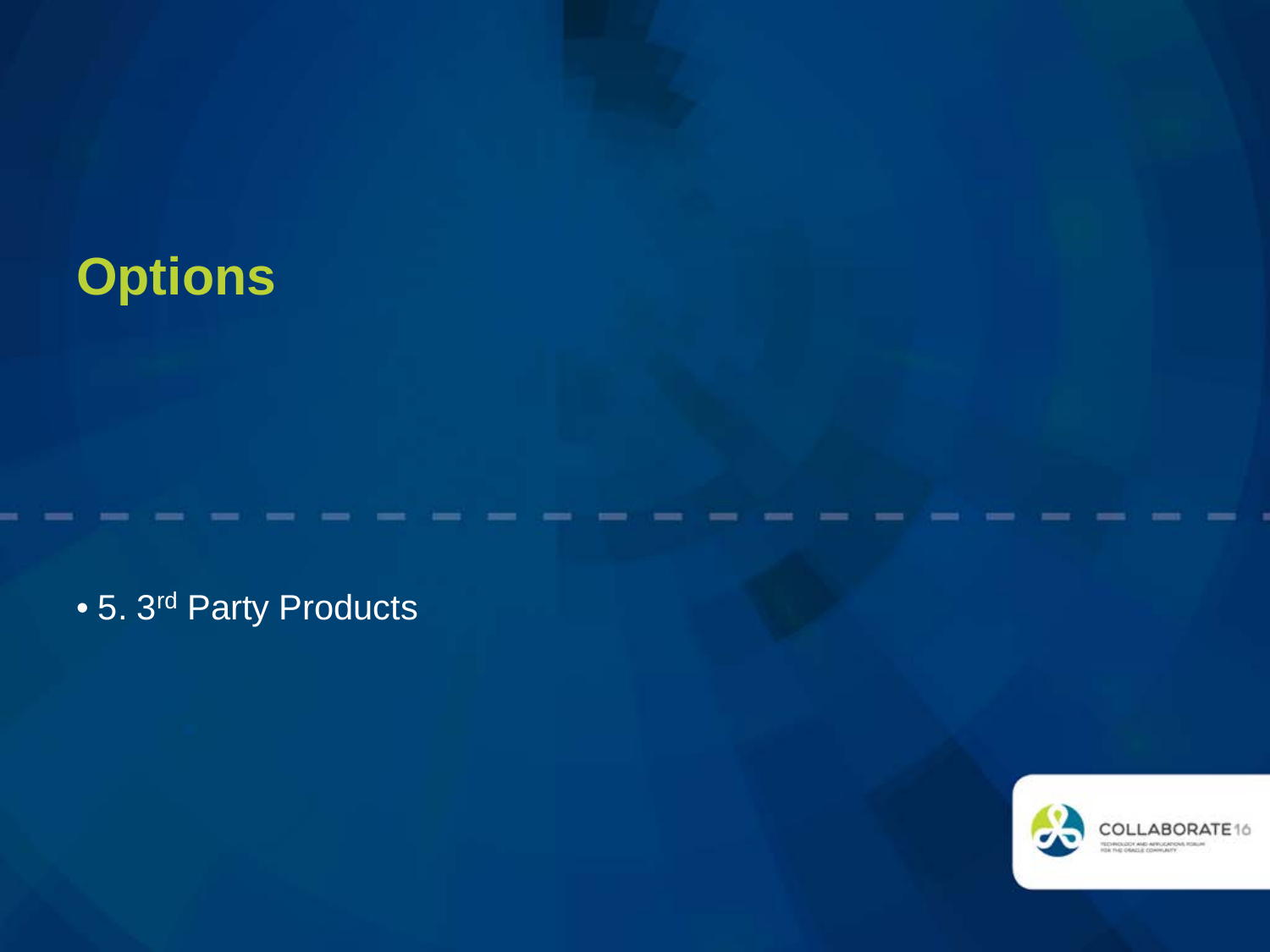## **5. Evaluate 3rd party products**

### *There are a variety of tools aimed at different Reporting aspects. Some things to consider…*

- Is a reporting architecture change required?
	- Discoverer reports slowing down the Oracle ERP?
	- Discoverer reports performing poorly?
	- Does it have the ability to map to multiple heterogeneous data sources?
- Is integration with the Oracle ERP products required?
	- Drill through to Oracle OLTP transaction detail?
	- Out-of-the-box EBS reports by module?
	- BI Publisher integration?
	- Hyperion integration?
- Is ad-hoc functionality required?

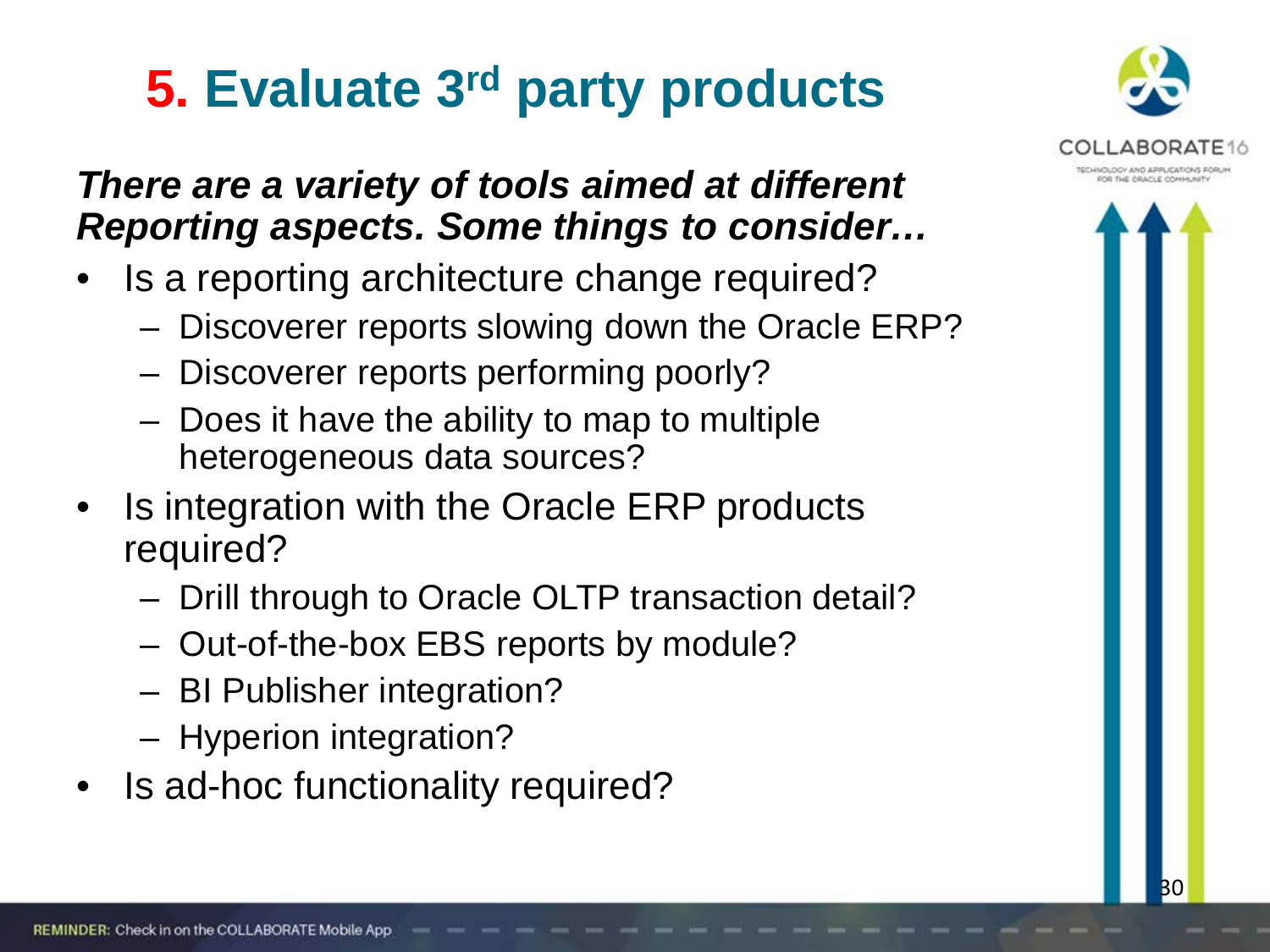# **5. Evaluate 3rd party products (cont.)**

### *Things to consider…*

- Do you have advanced analytical requirements?
	- Aggregation of large amounts of data?
	- Time variation trend and variance analysis?
- Is dashboard functionality required?
- Do you need Real Time data?
	- For most current installations, Discoverer runs off of the EBS database tables and is real time
- What data refresh parameters can you live with?
	- Does a nightly refresh work for most days?
	- What about during month end close?

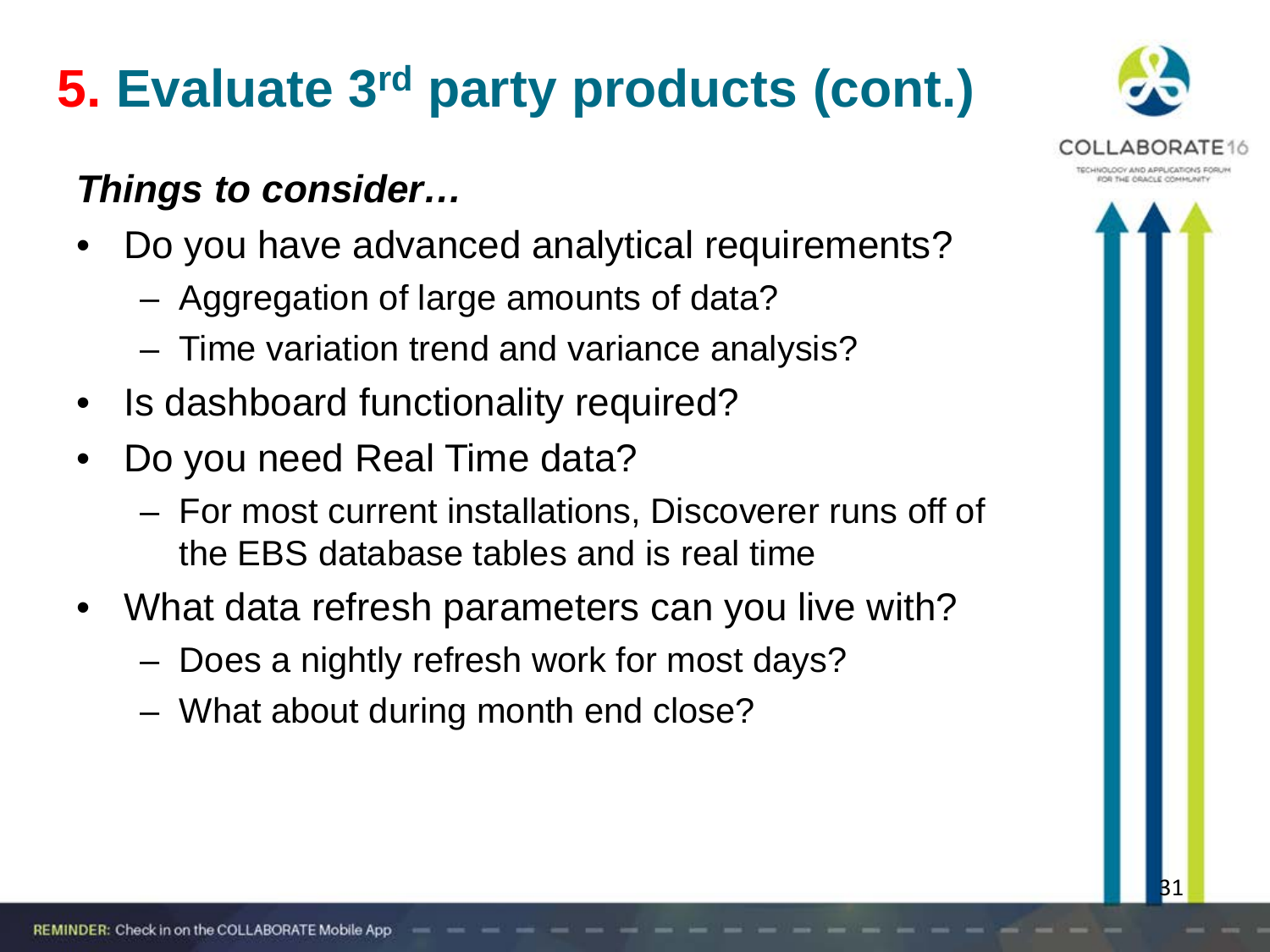# **5. Evaluate 3rd party products (cont.)**

### *Other things to consider…*

- Where does the product land on the Gartner BI Platforms and Analytic Platforms Magic Quadrant?
- How current is the vendor with its product integration with Oracle. (i.e. is it up to the 12.2 platform changes?)
- How responsive is the vendor to Oracle changes?
- How financially viable is the vendor ?
- Does the product have Oracle Validated Integration certification?
- How often does the vendor upgrade the product?
- What are the licensing costs?

REMINDER: Check in on the COLLABORATE Mobile App

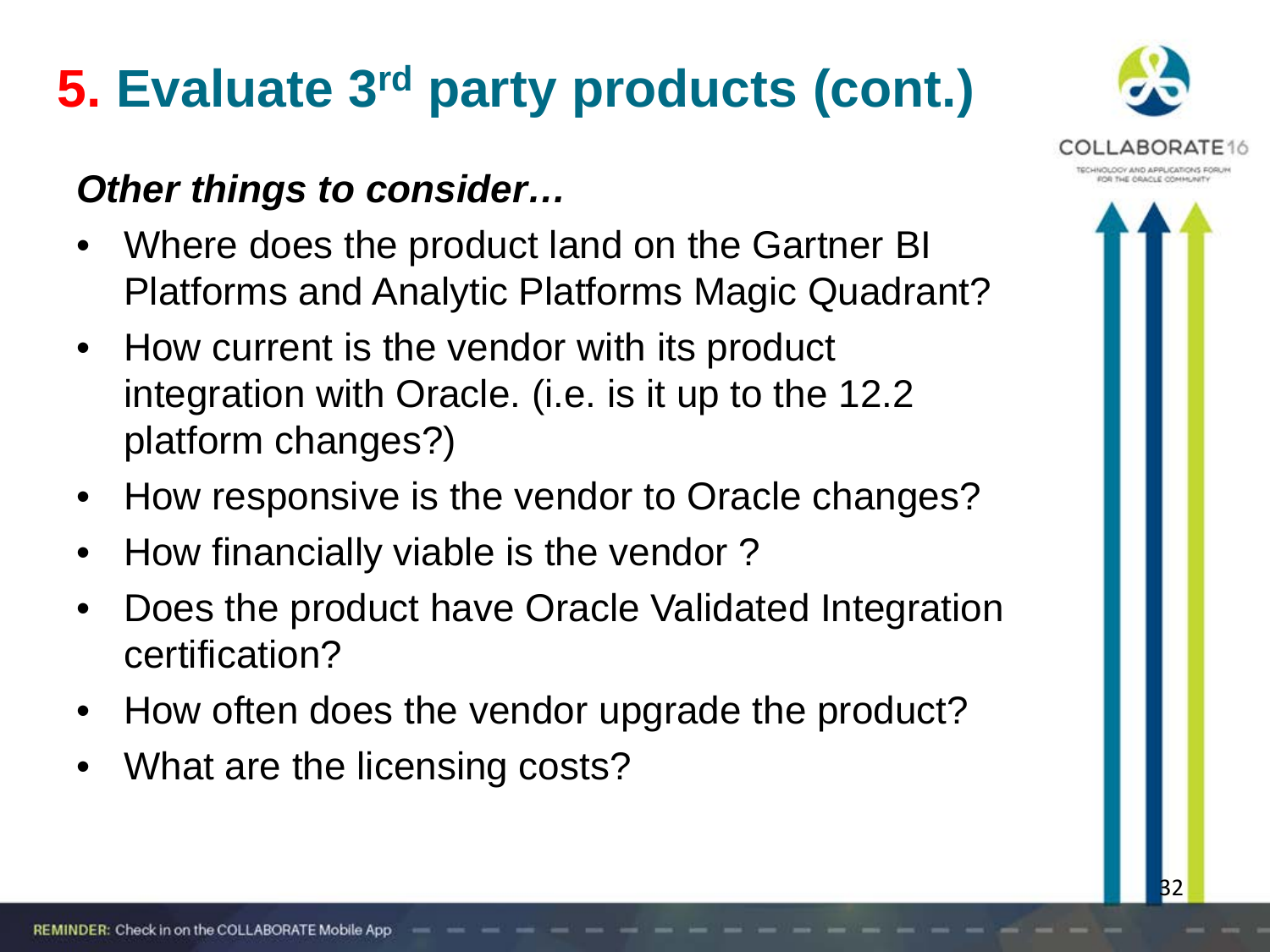## **5. Evaluate 3rd party products (cont.)**



### *Some potential vendors based on recommendations from our customer base…*

| <b>Vendor</b>                    | <b>Certified</b>                                                              | <b>Website</b>                                                                                 |
|----------------------------------|-------------------------------------------------------------------------------|------------------------------------------------------------------------------------------------|
| Insight Software (now<br>Hubble) |                                                                               | http://www.insightsoftware.com/blog/2014/06/3-<br>signs-you-should-replace-oracle-discoverer/  |
| <b>Global Software</b>           | <b>ORACLE K</b><br><b>Validated Integration</b><br><b>Oracle Applications</b> | http://www.globalsoftwareinc.com/discoverer-<br>report-replacement                             |
| Excel 4 Apps                     | <b>ORACLE</b><br><b>Validated Integration</b><br><b>Oracle Applications</b>   | http://collateral.excel4apps.com/oracle/reportswand<br>/documents/RW-Discoverer+Comparison.pdf |
| <b>EIS Technologies</b>          | <b>ORACLE</b><br><b>Validated Integration</b><br><b>Oracle Applications</b>   | https://www.eistech.com/index.php                                                              |
| Noetix / Magnitude<br>Software   |                                                                               | http://noetix.com/products/                                                                    |
| <b>API Wizard</b>                |                                                                               | http://www.api-wizard.com/                                                                     |

\**Oracle Validated Integration*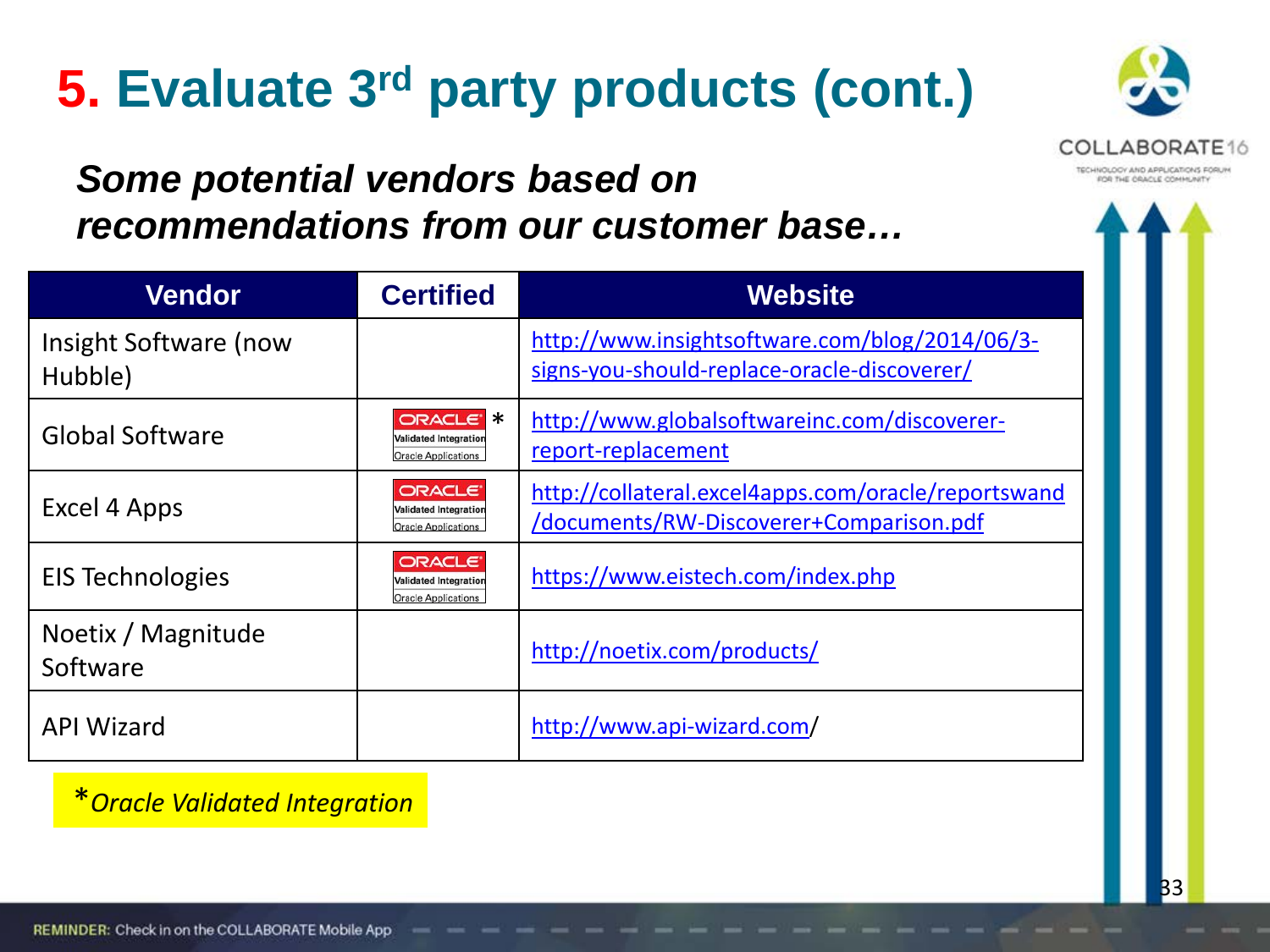# **Presentation Available**



## O2Works – Knowledge Base: **[www.o2works.com](http://www.o2works.com/)**



Art Dowd Consulting Director O2Works LLC Oracle Applications Consulting Dallas – Chicago - Denver 214-725-2828 [adowd@o2works.com](mailto:adowd@o2works.com) Web: [www.o2works.com](http://www.o2works.com/)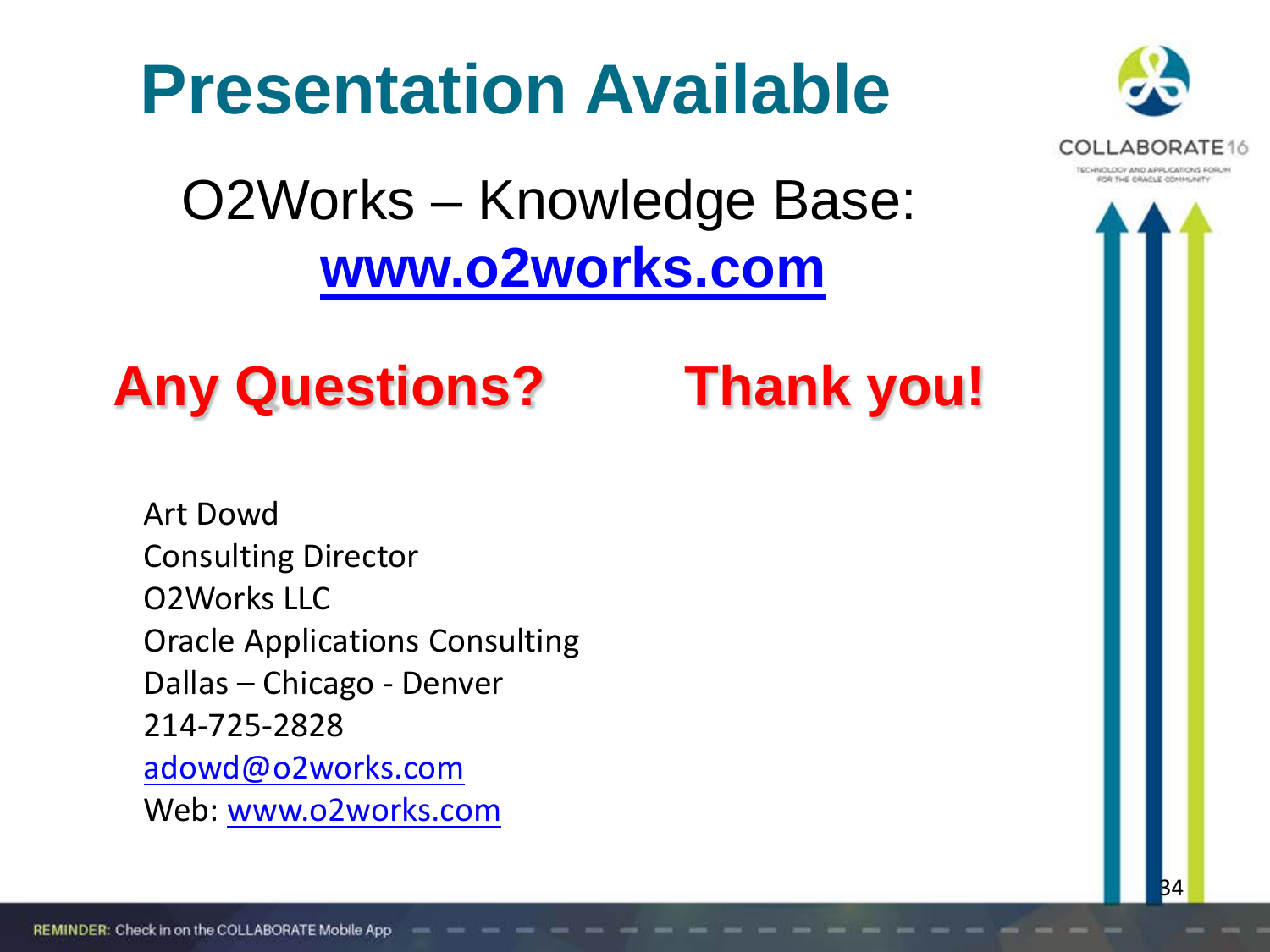# **About O2Works**



**O2Works** is one of the leading E-Business Suite services providers offering the most experienced teams of functional and technical consultants in the industry. Our hands-on *resources average 18+ years of experience* focused exclusively on implementing, upgrading, integrating, and extending Oracle's E-Business Suite. Stop by and talk to us about our large portfolio of successful projects.

*R12 Presentations, White Papers, and other information shared on-line at:*  www.o2works.com/knowledgeworks